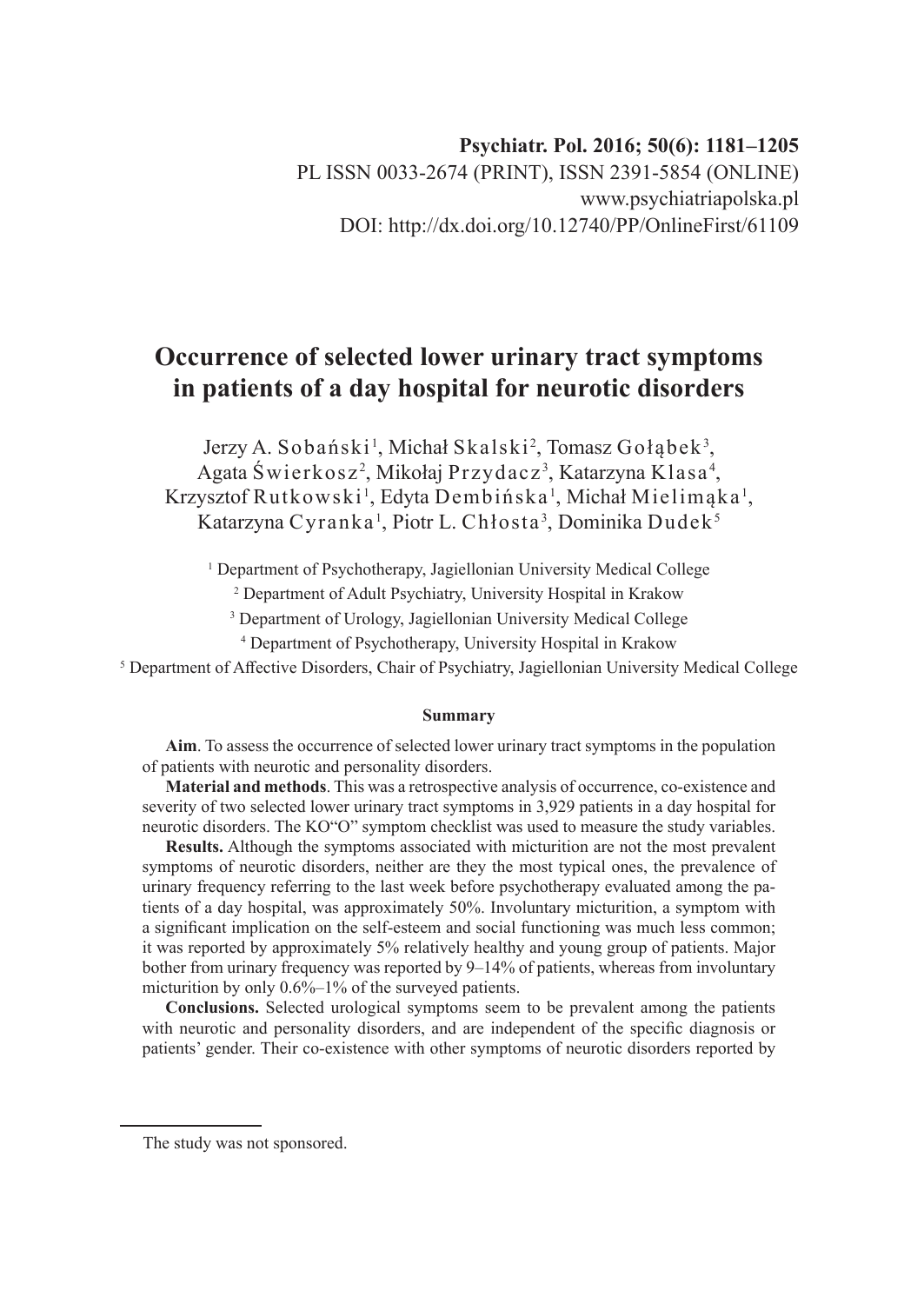the patients indicates their strongest relationship with the somatoform, dissociative, sexual and agoraphobic disorders.

**Key words:** neurotic disorders, urological symptoms, symptom checklist

#### **Introduction**

The co-existence of urological, neurotic, anxiety, depressive and post-traumatic symptoms is common and has been described for years by psychiatrist, urologists and gynecologists [1–6]. Unfortunately, the variable terminology is used in different periods of popularity of diverse classifications and terms which were often too brief (depression), vague (anxiety disorders) or simply general (psychological burdens, stress e.g. [7]). More and more so the research evidence is based on strong data from reproducible questionnaire-based surveys, using validated tools i.e., the depression or anxiety severity scales [8], as well as carried out among different cohorts – general population versus urological patients [1, 9], psychiatric patients or in patients from the specific subpopulations [8, 10-12]. Additionally, the results of these studies are often biased due to the co-existence of functional urological symptoms with other symptoms of the psychological origin and in the context of stressful circumstances [13].

For practical reasons, instructions and various psychometric tools, such as Polish Symptom Checklist KO"0" use common language expressions and refer to subjective patient's experiences during approximately one week period prior to the study. Consequently, a degree of inaccuracy in the description of symptoms of neurotic disorders is being generated, as if they were obtained during an uncontrolled and unbiased interview. Therefore, patients using checklists describe a broader spectrum of complaints during direct questioning about the first or the most important (according to the examining clinician) symptoms, hence minimizing the risk of data contamination related to so-called specification of neurotic disorders [14]; which is also conflicting "narrower" definitions of single coded disorders within the International Classification of Diseases (ICD) or the Diagnostic and Statistical Manual of Mental Disorders (DSM). Thus, based on the studies, majority of patients with neurotic disorders show clear trait symptoms representative of a number of various syndromes, as well as of some other disorders to a lesser degree, however [15–17]. Moreover, these symptoms before treatment can highly vary [18], undermining thereby the main classification systems [19, 20]. Doctors other than psychiatrists can struggle with diagnosing, in relation to the somatoform disorders. Due to high variability of these disorders, they may mimic other conditions, which combined with the abundance of symptoms, a low probability of somatic origin, subtility, as well as in the presence of psycho-social context, and a relatively good general patient condition allows a reliable diagnosis. Apart from the somatization, a lot of patients with the neurotic personality and the behavioral disorders report or manifest tension, anxiety, fear and disorders of experiencing, while others suffer mainly from the behavioral disorders. The "pseudo-urological" complaints, such as avoidance or difficult urination in unfamiliar places or in the presence of other people [21, 22] which, as a consequence, can result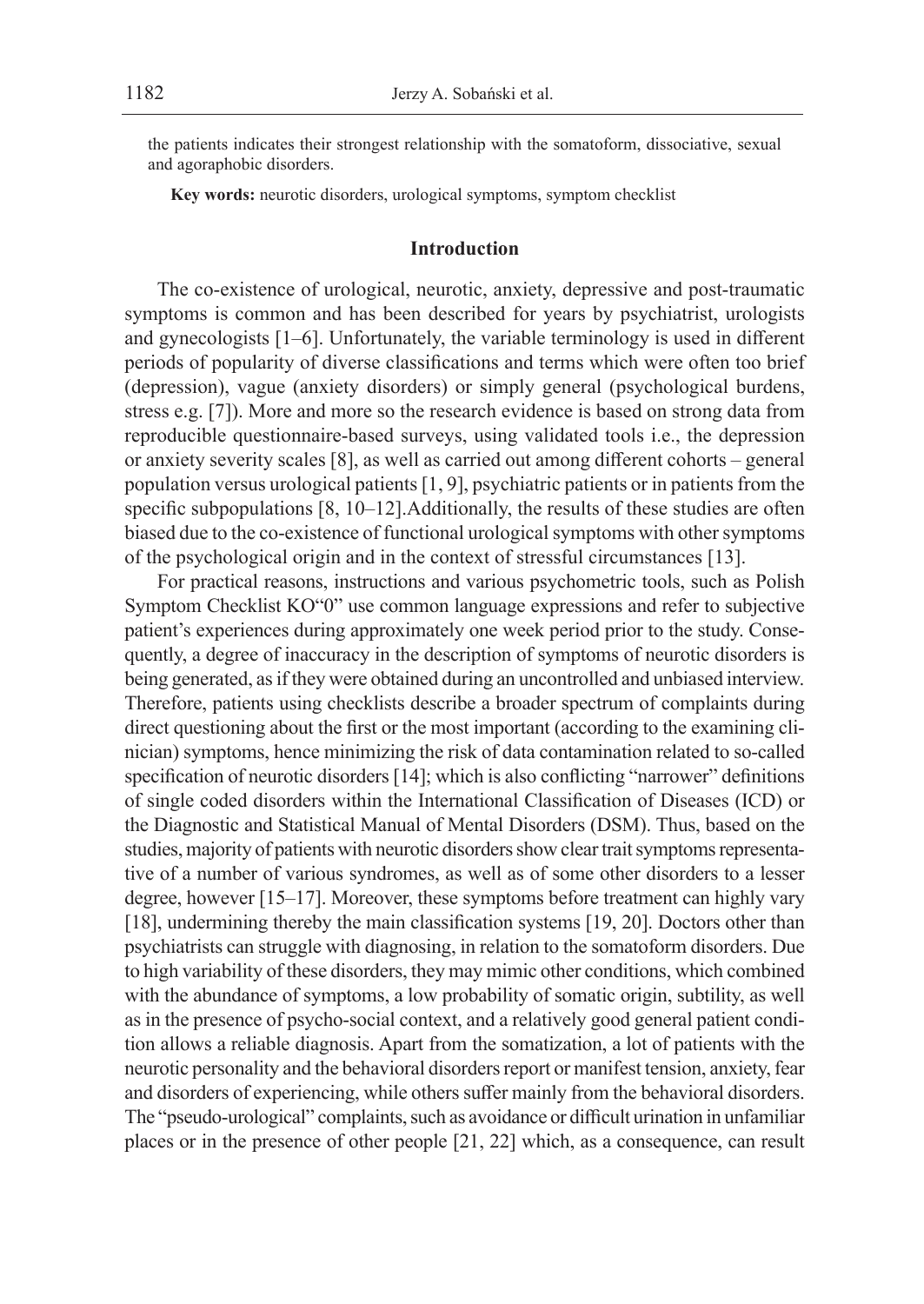in a fear of leaving own house or reducing the intake of liquids to a bare minimum, are particularly burdensome for these patients. Other dysfunctions can be associated with excessive experiencing of a urinary urgency or can be triggered when being secluded, or with a limited access to the toilet, together with a need to leave the room and/or to seek attention of others. Most genuine "urological" symptoms are: disordered pattern of micturition such as increased frequency of micturition, urinary incontinence, but above all the nocturnal enuresis (particularly embarrassing symptom often reported by many patients to have occurred in their childhood and/or adolescence). Urological complaints are often accompanied by either increased or reduced intake of fluids with a clear psychological component (stress-related dry mouth and fluid intake).

Current studies have suggested the association between a spectrum of lower urinary tract symptoms and mental disorders (anxiety and depression), as shown Gołąbek et al. [1], or in the study by Perry et al. where a half of the examined women reported concurrent anxiety and LUTS [23]. It remains challenging to prove causality between i.e. embarrassment and fear and difficult urination or between agitation and urgency, wetting and sadness, embarrassment and social isolation – it is not clear which occurred first. Therefore, the classification of a "shy bladder" into the category of social phobia has not been unanimously confirmed [7, 24].

Thus, the aim of this study was to estimate the occurrence of urological complaints in patients with neurotic, personality and behavioral disorders, and to analyze such patients' age, gender, and co-existing symptoms.

#### **Aim**

To estimate burden of selected subjective lower urinary tract symptoms in the population of patients with neurotic and personality disorders.

### **Material and methods**

Decision about the psychiatric treatment in a day hospital was based on 2 psychiatric assessments, a psychological consultation and several questionnaires allowing to exclude schizophrenic, affective and exogenous or pseudoneurotic disorders, and severe somatic illnesses, including urological diseases [25]. The symptom checklist KO"0" was completed during evaluation for the treatment by 3,929 patients treated in a day hospital between 1980 and 2002, and served to ascertain the symptoms in terms of their possible neurotic disorder origin [26–28]. Patients were instructed to answer 138 closed questions in order to determine the occurrence and severity of 135 symptoms during a seven-day period prior to the study [26, 27]. The symptom checklist additionally allowed to determine the severity of symptoms in the group, which was included in the scales [29], and global severity of symptoms (OWK) [27].

Assessment of urological symptoms was based on two variables within the symptom checklist KO"0" ("132. Frequent need to urinate" and "111. Involuntary urination,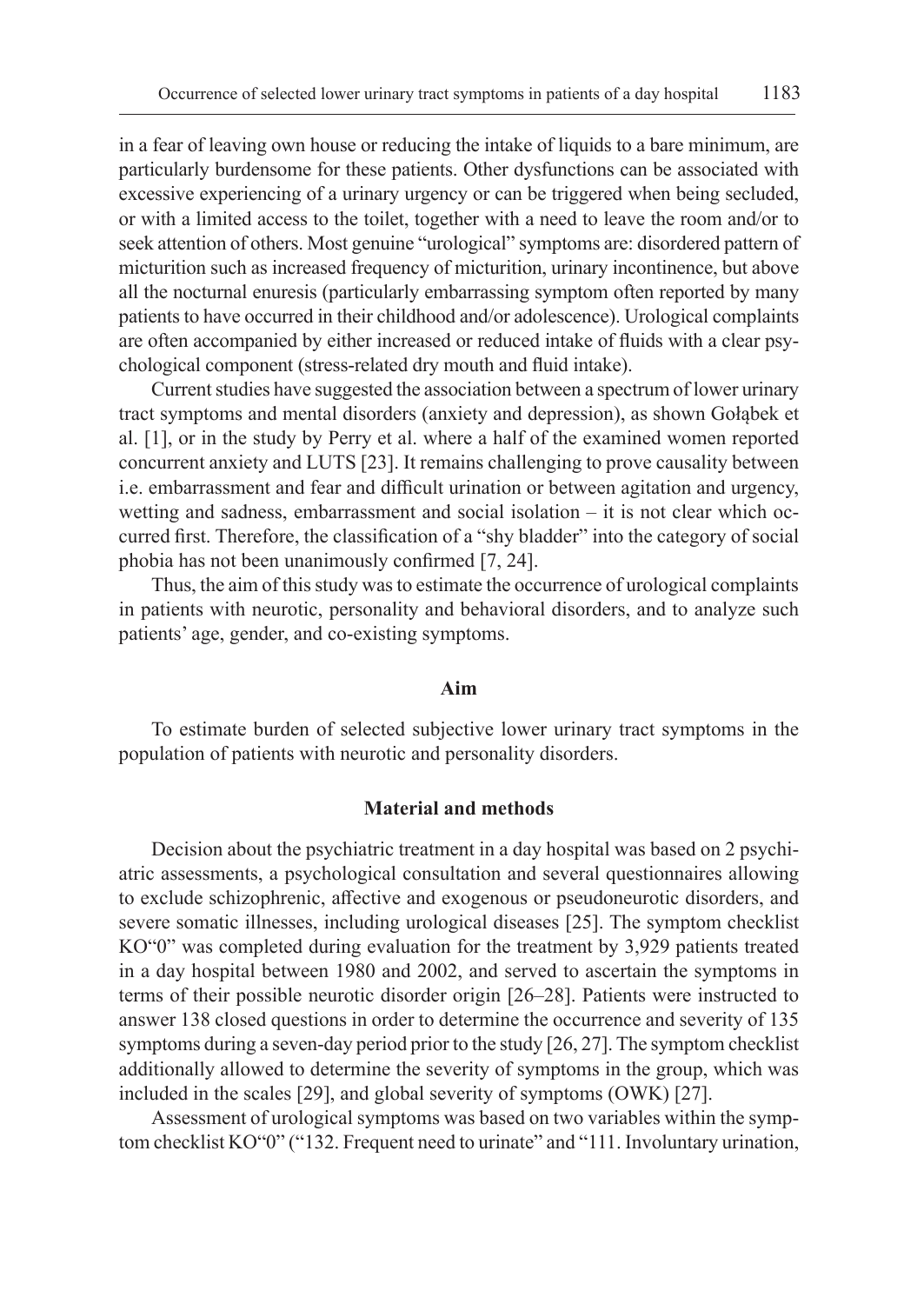for example, bed wetting"). The instructions specified time of onset of symptoms as the period of 7 days preceding the study, and provided the scale for patient's subjective assessment of the severity of symptoms as "0-a-b-c", where "0" meant "symptom did not appear", "a" – "symptom appeared, but was only slightly severe", "b" – "symptom was moderately severe, "c" – "symptom was extremely severe". This is why it was impossible to exactly determine whether patients' responses depicted either diurnal or nocturnal frequency, or both. It also was impossible to determine whether involuntary urination was accompanied by urinary incontinence or whether it was rather stress urinary incontinence, or complete involuntary day or night time urination.

Additional structured information referring to various aspects of patients' life was obtained from the Biography Survey (structured closed questions interview) [30].

The majority of 3,929 subjects were diagnosed with one of the neurotic disorders or a personality disorder with a secondary neurotic disorder. Information with regard to the selected socio-demographic characteristics of the studied group was included in the Results section of this paper (Table 1). The data obtained from a routine diagnostic screening was used from the consented patients. The data was encrypted and anonymously stored and analyzed (Bioethics Committee consent no. 122.6120.80.2015). Odds ratios (ORs) for the co-existence of variable and nominal values for the coexistence of symptoms were calculated using logistic regression method [17, 31–40]. The differences between the distributions of variables were estimated according to the features of variables distribution by means of parametric and non-parametric tests. Correlations between the variables were calculated using Spearman's rank correlation. The package STATISTICA PL version 12 was used.

### **Results**

Table 1. **Severity of neurotic symptoms, types of disorders according to the ICD-10 and socio-demographic features of the studied patients**

|                                                                         | Women $(n = 2.582)$ | Men $(n = 1, 347)$ |
|-------------------------------------------------------------------------|---------------------|--------------------|
| Age: Mean $\pm$ standard deviation (Median)                             | $33\pm9(33)$        | $32+9(28)$         |
| Diagnosis* (primary):                                                   |                     |                    |
| F44/45 Dissociative/conversion disorders or somatoform<br>disorders     | 29%                 | 25%                |
| F60 Specific personality disorders                                      | 23%                 | 29%                |
| F40/F41 Phobic anxiety disorder/other anxiety disorders                 | 17%                 | 16%                |
| F48 Neurasthenia                                                        | 7%                  | 14%                |
| F34 Dysthymia                                                           | 7%                  | 5%                 |
| F50 Eating disorders                                                    | 5%                  | $0\%$              |
| F42 Obsessive-compulsive disorders                                      | 2%                  | 2%                 |
|                                                                         | 1%                  | 2%                 |
| F43 Response to severe stress, and adjustment disorders<br>Unidentified | 9%                  | 8%                 |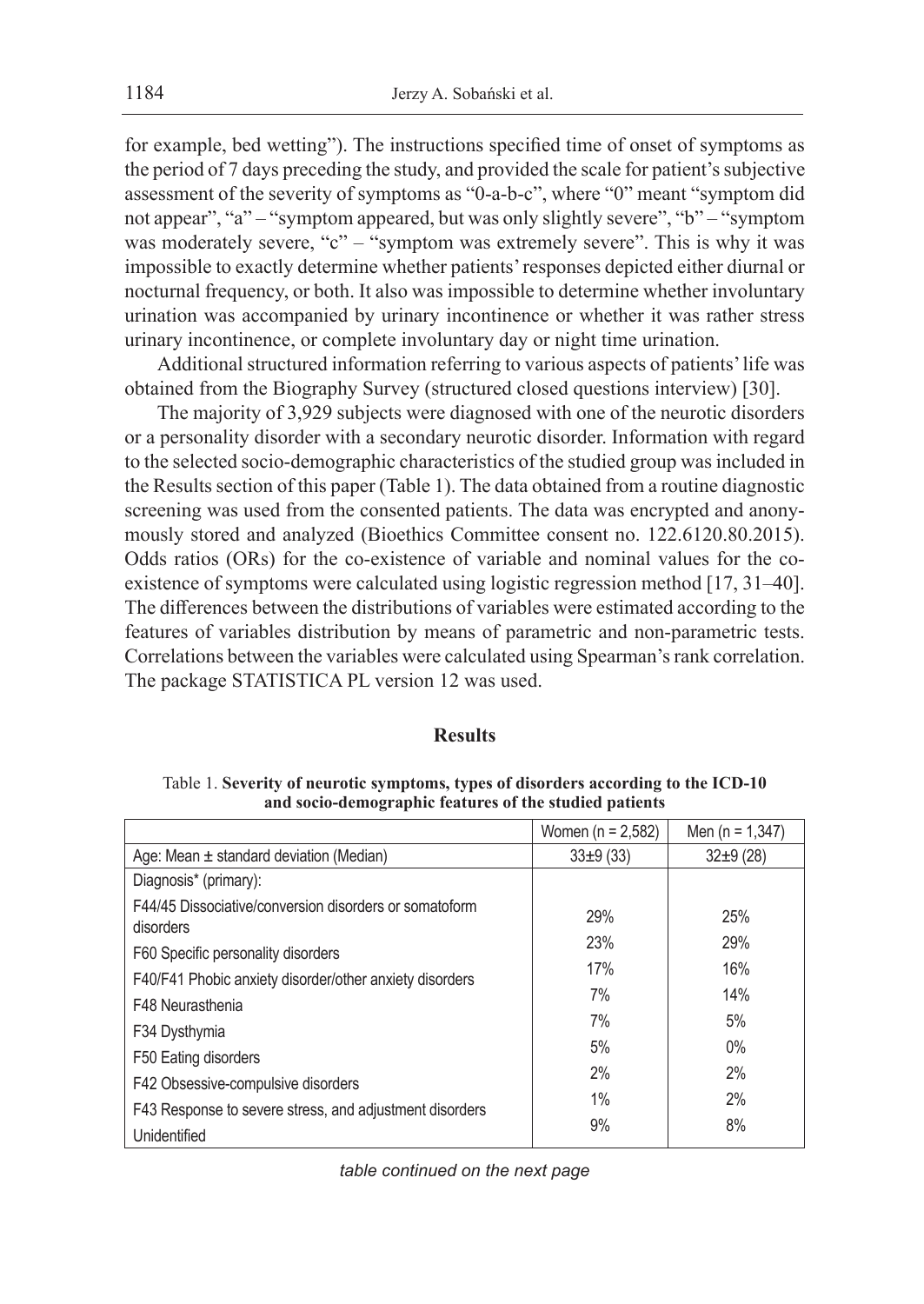| General severity of symptoms: M±SD (Median) | 394±152 (387) | 349±151 (336) |
|---------------------------------------------|---------------|---------------|
| Education Lack/primary                      | 9%            | 12%           |
| Secondary (including students)              | 57%           | 56%           |
| Higher                                      | 34%           | 32%           |
| Employed                                    | 59%           | 70%           |
| Unemployed                                  | 41%           | 30%           |
| Pensioners                                  | 10%           | 7%            |
| <b>Students</b>                             | 23%           | 24%           |
| Stable relationship/marriage                | 43%           | 47%           |
| Unstable relationship/marriage              | 26%           | 21%           |
| Single                                      | 31%           | 32%           |
| No sexual intercourses                      | 40%           | 35%           |
| Sexual intercourses                         | 60%           | 65%           |
| Longer relationship                         | 55%           | 53%           |
| Fleeting, coincidental                      | 3%            | 7%            |
| Coincidental and longer                     | 2%            | 5%            |

\*Primary diagnoses were coded into the ICD-10 on the basis of medical history overview and the analysis of the equivalence in the classification systems used in the past and those currently used.  $SD =$  standard deviation

Correlation of occurrence and extreme severity of lower urinary tract symptoms in women and men with approximated diagnosis of the type of mental disorder according to the ICD-10

The prevalence of analyzed complaints was estimated in groups of women and men taking into account the type of mental disorder (diagnosis coded in categories of the ICD-10) on the basis of the analysis of the primary diagnoses and medical history). The results were presented in Table 2 and 3, in which the percentage, referring to rare diagnoses or diagnoses difficult to identify (approximated – coded according to ICD-10), were omitted.

Table 2. **Percentages of the occurrence of complaints about urinary frequency and urinary incontinence in groups of women and men – in total and the subgroups in terms of diagnoses according to the ICD-10**

|                                               |              | Urinary frequency |       | Urinary incontinence |  |  |
|-----------------------------------------------|--------------|-------------------|-------|----------------------|--|--|
|                                               | Women<br>Men |                   | Women | Men                  |  |  |
| Total ( $n_w$ = 2,582 $n_w$ = 1,347)          | $*48%$       | $*44%$            | 5%    | 4%                   |  |  |
| Comparison in periods 1980-1990 vs. 1990-2002 |              |                   |       |                      |  |  |
| Years 1980-1990 ( $n_w$ = 764 $n_w$ = 587)    | 47%          | 44%               | #3%   | 3%                   |  |  |
| Years 1991-2002 ( $n_w$ = 1818 $n_w$ = 760)   | 48%          | 44%               | #6%   | 5%                   |  |  |
| Selected groups of diagnoses                  |              |                   |       |                      |  |  |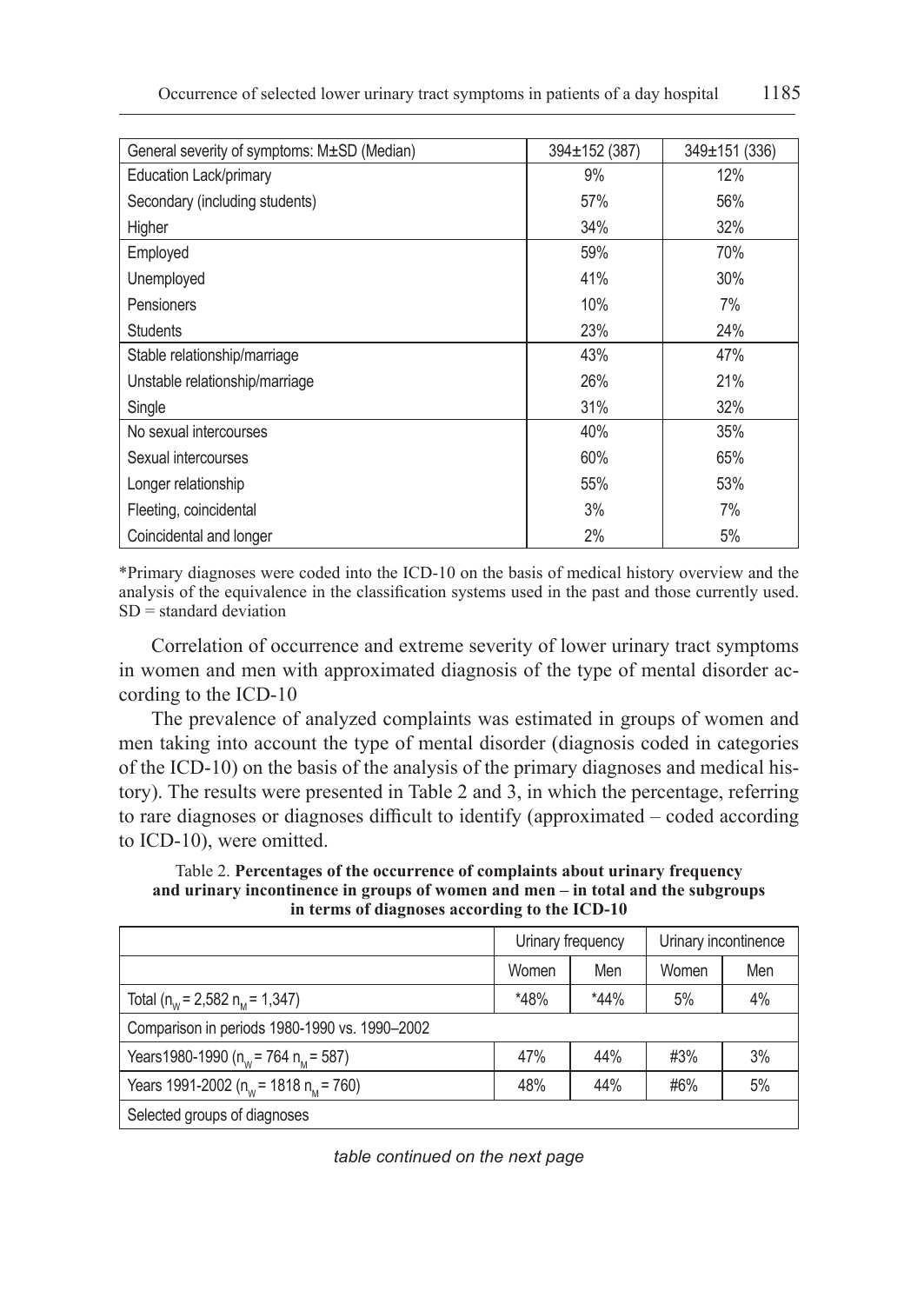| F44/45 Dissociative/conversion disorders or somatoform<br>disorders( $n_w$ = 741 $n_w$ = 336) | ① 254% | 49% | **6%    | $*4\%$ |
|-----------------------------------------------------------------------------------------------|--------|-----|---------|--------|
| F60 Specific personality disorders ( $n_w$ = 596 $n_s$ = 395)                                 | (2)44% | 43% | 5%      | 5%     |
| F40/F41 Phobic anxiety disorder/other anxiety disorders<br>$(n_w = 440 n_w = 208)$            | ① 46%  | 41% | $***4%$ | ***?%  |
| F48 Neurasthenia ( $n_w$ = 193 $n_w$ = 191)                                                   | 47%    | 43% | 4%      | 4%     |

Statistically significant differences between pairs of percentages between the diagnoses (between the lines) were marked:  $\mathcal{D}_p < 0.0005$ ,  $\mathcal{D}_p < 0.01$ , #p < 0.05. Statistically significant differences between women and men (between the columns) were marked:  $*p < 0.05$ ,  $**0.01$ ,  $***0.001$ ,  $***p < 0.0001$ ,  $n_w$ – number of diagnoses in the group of women,  $n_w$ -number of diagnoses in the group of men. The comparison between periods 1980–1990 vs. 1990–2002 – statistically significant difference was marked  $# p < 0.05$ .

Overall, in groups of studied women urinary frequency was reported by 48% of them and urinary incontinence, for example, bed wetting – by 5% (Table2). In the group of the studied men urinary frequency was reported by 44% of them, and urinary incontinence, for example, bed wetting  $-$  by 4% (Table 2). Urinary frequency was therefore much more frequent than urinary incontinence, it also occurred significantly more often in the group of women than in the group of men  $(p < 0.05)$ , similar difference for incontinence was not identified in the analysis adjusted for gender. The highest percentages of urinary frequencyduringthe week preceding the study were reported in the checklists of women with somatic or conversion/dissociative disorders (54%), (this percentage turned out to be significantly higher than in several other subgroups) and men with the same diagnosis (49%), and the lowest in women with personality disorders (44%) and men with anxiety disorders (41%) (Table 2). The statistically significant differences between the percentages of reported urinary incontinence in the analysis adjusted for gender was not found. Wetting occurred most frequently in women diagnosed with somatic or conversion/dissociative and somatization disorders (6%), and least frequently in the group of men with anxiety disorders (2%) (Table 2).

Table 3. **The percentage of complaints about the most severe symptoms of urinary frequency and the complaints about the most severe urinary incontinence in groups of women and men – in total and subgroups in terms of diagnoses according to the ICD-10**

|                                                                                               | The most severe<br>urinary frequency |       | The most severe<br>urinary incontinence |      |  |  |
|-----------------------------------------------------------------------------------------------|--------------------------------------|-------|-----------------------------------------|------|--|--|
|                                                                                               | Women<br>Men                         |       | Women                                   | Men  |  |  |
| In total ( $n_w$ = 2,582 $n_w$ = 1,347)                                                       | ***13%                               | ***9% | $1.0\%$                                 | 0.6% |  |  |
| Comparison between periods 1980–1990 vs. 1990–2002 (no statistically significant differences) |                                      |       |                                         |      |  |  |
| Years 1980–1990 ( $n_w$ = 764 $n_w$ = 587)                                                    | 14%                                  | 8%    | 1%                                      | 0%   |  |  |
| Years 1991–2002 ( $n_w$ = 1,818 $n_w$ = 760)                                                  | 13%                                  | 9%    | 1%                                      | 1%   |  |  |
| Selected groups of diagnoses                                                                  |                                      |       |                                         |      |  |  |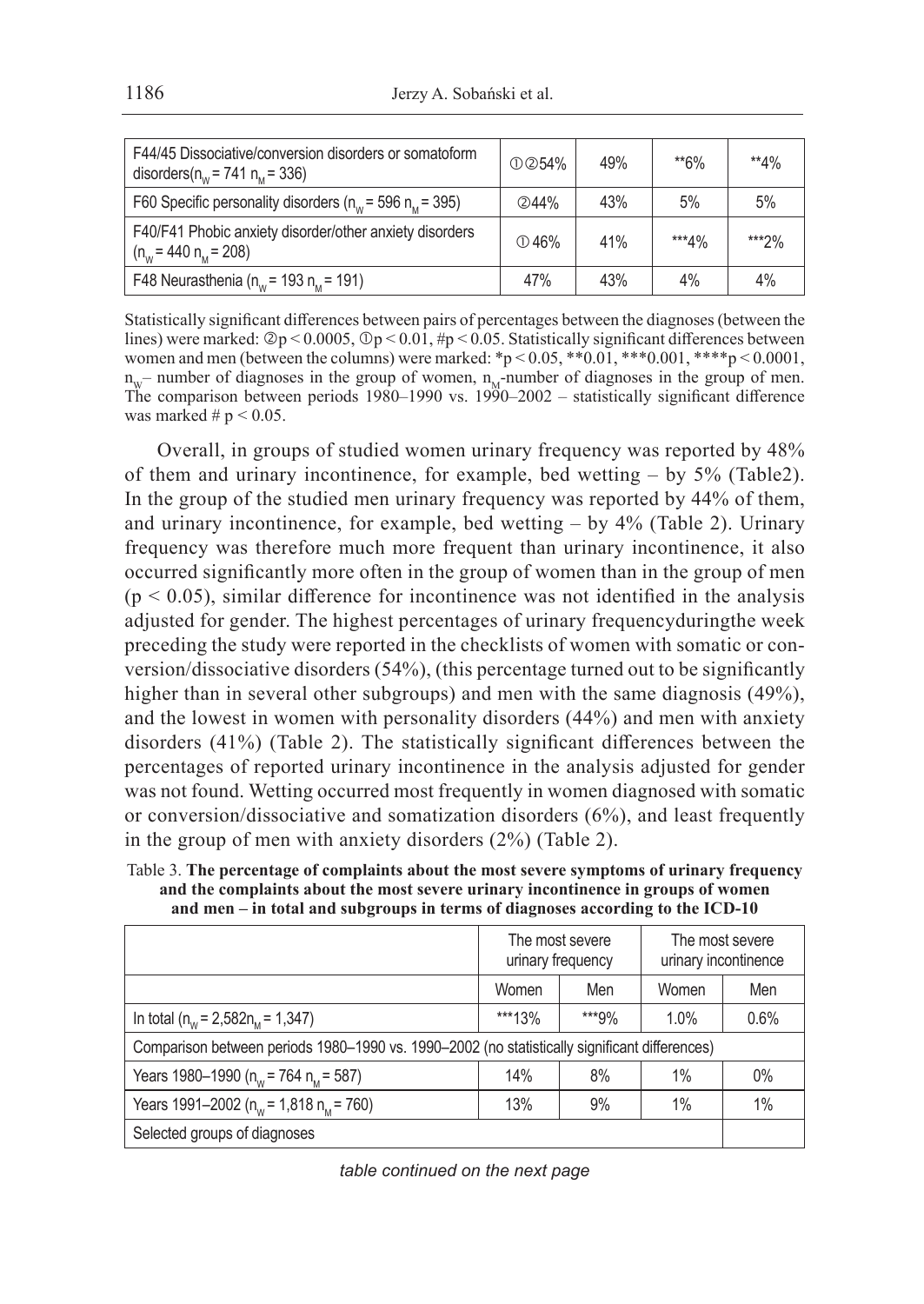| F44/45 Dissociative/conversion or somatoform<br>disorders ( $n_w$ = 741 $n_u$ = 336)  | $*14%$ | $*9%$ | 0.9%    | 0.9% |
|---------------------------------------------------------------------------------------|--------|-------|---------|------|
| F60 Specific personality disorders ( $n_w$ = 596 $n_u$ = 395)                         | #14%   | #9%   | $1.0\%$ | 0.8% |
| F40/F41 Phobic anxiety disorder/other anxiety<br>disorders ( $n_w$ = 440 $n_u$ = 208) | 12%    | 8%    | 0.5%    | 0.5% |
| F48 Neurasthenia ( $n_w$ = 193 $n_w$ = 191)                                           | 10%    | 8%    | 0.5%    | 0.0% |

The differences between percentages in the test for two indicators for the differences between the diagnoses (between the lines) were not found. Statistically significant differences between the groups of women and men (between the columns) were marked  $*#p < 0.05$ ,  $**p < 0.0005$ ,  $n_w$  – number of diagnoses in the group of women,  $n_M$  – the number of diagnoses in the group of men.

As shown in Table 3, also extremely severe (answer "c" in Symptom Checklist KO"0") urinary frequency was significantly more common in the group of women than in the group of men. Statistically significant differences in frequency dependent on mental disorder were not found. However, for extremely severe urinary frequency statistically significant differences in terms of gender were not found. It seems that the sex-adjusted differences relate more so to urinary frequency (significantly more often reported by women – both in extremely severe urination symptom (Table 3), and a general occurrence of symptoms (Table 2), and for wetting they did not occur in the whole studied group, even though they were observed in some subgroups of psychiatric diagnoses – Table 2 (but not in case of extreme severity, Table 3).

## The analysis of occurrence and extremely severe symptoms in periods 1980–1990 vs. 1991–2002

In terms of frequency, statistically significant differences after adjusting for time when patients first commenced treatment (Table 2 and 3), were not found. Only one small, but statistically significant difference ( $p > 0.05$ ) was related to an increase in percentage of urinary incontinence in the group of men after 1990 (Table 2).

## Correlation of occurrence and extremely severe urological symptoms with patients' age

|     |                                                                   | Women       |                                 | Men         |                                       |             |
|-----|-------------------------------------------------------------------|-------------|---------------------------------|-------------|---------------------------------------|-------------|
|     | Symptom<br>Extreme severity<br>No symptom<br>of symptom<br>occurs |             | Symptom<br>No symptom<br>occurs |             | <b>Extreme severity</b><br>of symptom |             |
| N   | 1.349                                                             | 1.233       | 325                             | 756         | 591                                   | 115         |
| age | ***! $33 \pm 9$                                                   | ***34 ± 9   | $134 \pm 9$                     | $31 \pm 9$  | $44.33 \pm 9$                         | $$33 \pm 9$ |
|     | 33(23; 38)                                                        | 33 (28; 38) | 33 (28; 38)                     | 28 (23; 38) | 33 (23; 38)                           | 33 (23; 38) |

Table 4. **Descriptive statistics of patients' age in groups of patients depending on the occurrence or extremely severe urinary frequency with statistical analysis**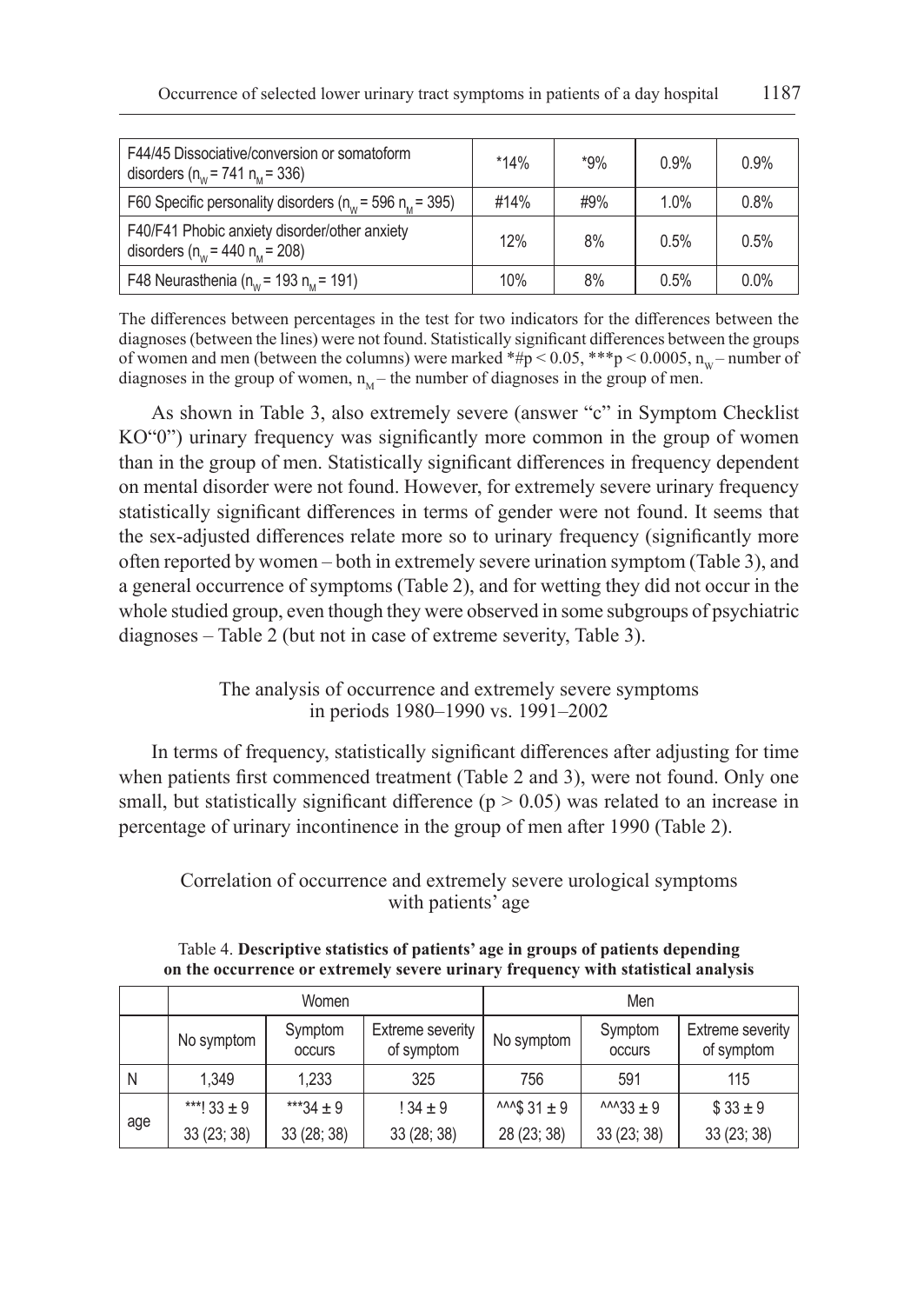Statistically significant differences between groups depending on the occurrence or extreme severity of symptoms estimated according to distribution by parametric (Student's t-test) or non-parametric (Mann-Whitney U test) tests, were marked  $**p < 0.0001$ ,  $\wedge$   $\wedge$   $p < 0.0005$ , !\$ p < 0.05; Mean values  $\pm$  standard deviations – (M $\pm$ SD), as well as medians and quartiles – (Me (Q1; Q2) were presented.

| Table 5. Descriptive statistics of groups of patients in terms of age depending on occurrence |
|-----------------------------------------------------------------------------------------------|
| or extremely severe urinary incontinence with statistical analysis                            |

|     |                                                                | Women         |               | Men                      |                             |               |  |
|-----|----------------------------------------------------------------|---------------|---------------|--------------------------|-----------------------------|---------------|--|
|     | Symptom<br>Extremely<br>No symptom<br>severe symptom<br>occurs |               | No symptom    | Symptom<br><b>OCCUIS</b> | Extremely<br>severe symptom |               |  |
| N   | 2449<br>133<br>25                                              |               | 1294          | 53                       |                             |               |  |
| Age | $33 \pm 9$ ns                                                  | $34 \pm 9$ ns | $35 \pm 9$ ns | $32 \pm 9$ ns            | $31 \pm 7$ ns               | $31 \pm 5$ ns |  |
|     | 33(28; 38)                                                     | 33(28; 43)    | 38 (28;43)    | 28 (23; 38)              | 28 (23; 38)                 | 31 (28; 36)   |  |

Statistically significant differences between the groups depending on presence or extremely severe symptoms were not found; Mean values  $\pm$  standard deviations (M $\pm$ SD), as well as medians and quartiles –(Me (Q1; Q2) were presented.

As shown in Table 4, urinary frequency (in general as well as in its extreme severity) was reported by a significantly older group of women and men (the significance of age difference between women reporting this symptom was related to a significant shift of the lower quartile of distribution towards the higher values), while there were no significant differences between distributions of age for the symptom of urinary incontinence (Table 5).

The correlation of occurrence and extreme severity of urological symptoms with the global neurotic symptom level (OWK) and subscales of KO"0"

|     |                        | Women                 |                                          |                             | Men                          |                      |                                     |  |
|-----|------------------------|-----------------------|------------------------------------------|-----------------------------|------------------------------|----------------------|-------------------------------------|--|
|     |                        | No symptom            | Symptom occurs                           | Extremely<br>severe symptom | No symptom                   | Symptom occurs       | Extremely<br>severe symptom         |  |
|     | Number                 | $n = 1,349$           | $n = 1,233$                              | $n = 325$                   | $n = 756$                    | $n = 591$            | $n = 115$                           |  |
|     | Global symptom level   | ***!!!338 ± 135       | ***449 ± 149                             | $11519 \pm 139$             | 132                          | $144 + 149$          | $$\$$477 \pm 146$                   |  |
|     | (OWK)                  | 331 (237; 423)        | 440 (343; 546)                           | 523 (413; 626)              | 287 (196; 377)               | 405 (302; 514)       | 483 (362; 578)                      |  |
| 1.  | Phobic disorders       | ***!!!13.9 ± 11.7     | ***19.0 ± 13.0                           | $1!22.6 \pm 13.7$           | $34.4 + 10.5$                | $M16.0 \pm 12.3$     | $$\$$18.8 \pm 12.9$                 |  |
|     |                        | 11.0(4.0; 22.0)       | 18.0 (9.0; 29.0)                         | 22.0 (12.0; 34.0)           | 8.0(0.0; 17.0)               | 14.0 (5.0; 25.0)     | 16.0(8.0; 29.0)                     |  |
| 12. | Other anxiety          | ***!!!37.8 $\pm$ 15.6 | ***45.8 ± 14.4                           | $1150.7 \pm 12.7$           | $^{11.6}$ MMS\$\$33.2 ± 14.8 | $M$ 41.7 ± 14.4      | $$\$$46.3 \pm 13.1$                 |  |
|     | disorders              |                       | 38.0 (26.0; 50.0) 47.0 (36.0; 56.0)      | 52.0 (42.0; 61.0)           | 33.0 (23.0; 43.5)            |                      | 42.0 (32.0; 52.0) 47.0 (38.0; 56.0) |  |
| 13. | Obsessive-             | ***!!!15.6 ± 10.7     | $***21.7 \pm 11.8$                       | $1!25.8 \pm 12.4$           | $443$ \$\$15.7 ± 10.9        | $^{AAA}$ 22.6 ±1 2.4 | $$\$$27.5 \pm 13.2$                 |  |
|     | compulsive<br>disorder | 14.0 (8.0; 22.0)      | $(21.0 (12.0; 30.0) (26.0 (18.0; 35.0))$ |                             | 14.0 (8.0; 23.0)             |                      | 22.0 (12.0; 32.0) 28.0 (16.0; 37.0) |  |

Table 6. **The descriptive statistics of global symptoms level (OWK) and the results from the checklist scales in groups of patients depending on presence of extreme severity of urinary frequency with statistical analysis**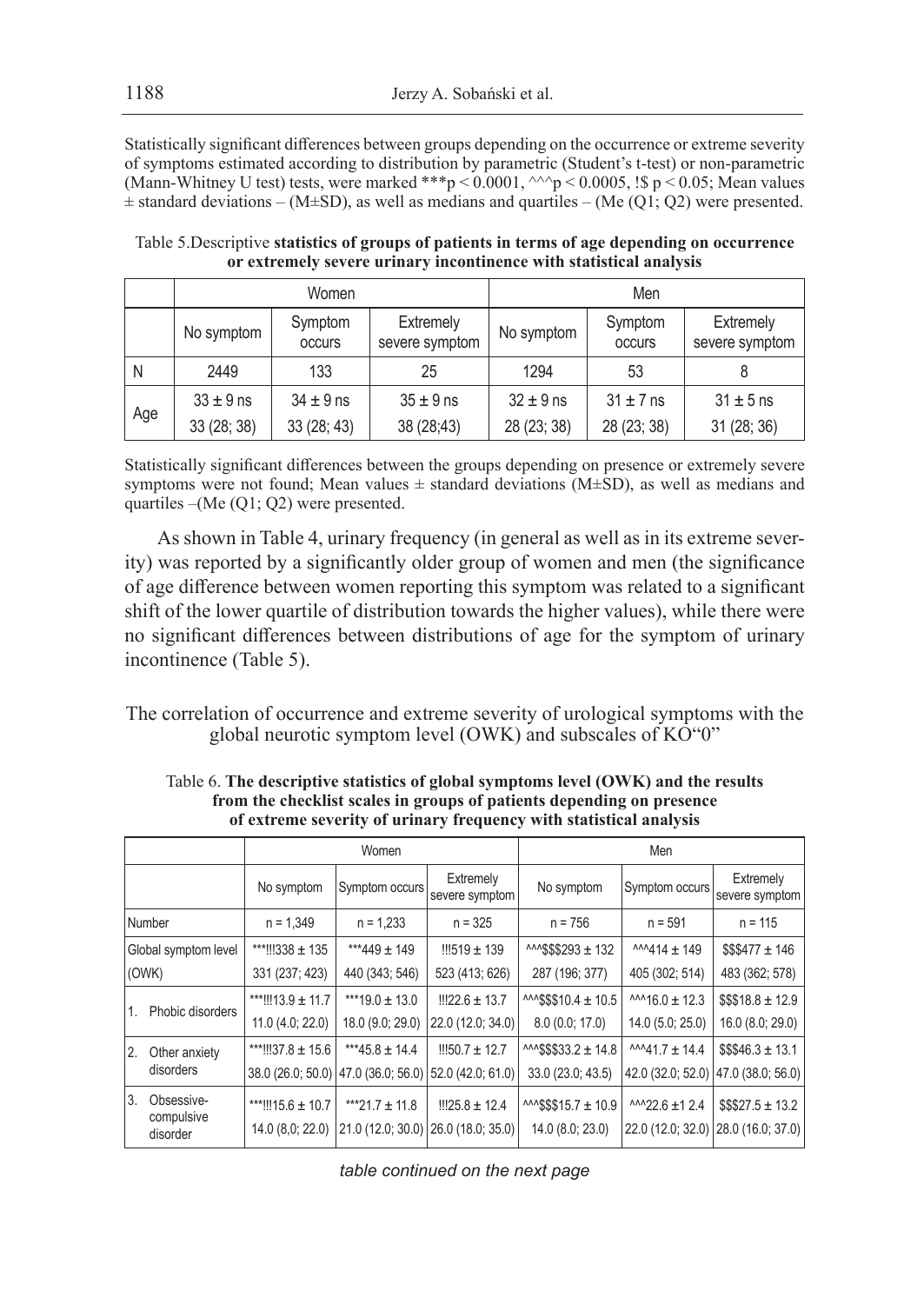| 4. | Conversions                                                  | ***!!!29.8 ± 22.1                      | ***45.8 ± 25.8                                                          | $1155.5 \pm 26.1$                       | $44.4$ \$\$\$25.4 ± 20.1                  | $1.424 + 25.1$                                                                              | $$$550.0 \pm 27.1$                       |
|----|--------------------------------------------------------------|----------------------------------------|-------------------------------------------------------------------------|-----------------------------------------|-------------------------------------------|---------------------------------------------------------------------------------------------|------------------------------------------|
|    |                                                              |                                        | 26.0 (12.0; 44.0) 43.0 (25.0; 63.0)                                     | 55.0 (35.0; 75.0)                       | 22.0 (9.0; 36.0)                          | 39.0 (22.0; 59.0)                                                                           | 51.0 (27.0; 71.0)                        |
| 5. | Autonomic<br>disorders (e.g.<br>Cardiovascular<br>system)    | ***!!!29.4 ± 15.6<br>29.0 (17.0; 40.0) | ***39.2 ± 15.3<br>40.0 (28.0; 51.0)                                     | $1145.2 \pm 14.5$<br>47.0 (34.0; 56.0)  | $44.4 + 15.1$<br>24.0 (12.0; 36.0)        | $^{AA}34.3 \pm 15.3$<br>35.0 (23.0; 46.0)                                                   | $$\$$37.5 \pm 16.1$<br>36.0 (27.0; 50.0) |
| 6. | Somatoform<br>disorders                                      | ***!!!20.0 ± 13.6<br>18.0 (9,0; 29.0)  | ***37.7 $\pm$ 17.3<br>36.0 (25.0; 49.0)                                 | $1!147.1 \pm 16.5$<br>46.0 (36.0; 59.0) | $44.3$ $+ 12.3$<br>14.0 (5.0; 24.0)       | $^{AAA}33.9 \pm 16.5$<br>31.0 (22.0; 45.0)                                                  | $$\$$42.5 \pm 17.7$<br>42.0 (29.0; 54.0) |
| 7. | Hypochondriasis                                              | ***!!!12.2 ± 10.1<br>11.0(4.0; 20.0)   | ***16.7 ± 10.6<br>17.0 (8.0; 26.0)                                      | $1!18.6 \pm 10.5$<br>20.0 (9.0; 27.0)   | ^^^\$\$\$12.7 ± 10.5<br>12.0 (4.0; 22.0)  | $^{AAA}$ 18.5 ± 10.3<br>20.0 (10.0; 27.0)                                                   | $$\$$21.3 \pm 10.5$<br>23.0 (13.0; 30.0) |
| 8. | Neurasthenia                                                 | ***!!!44.8 ± 18.6<br>46.0 (32.0; 59.0) | ***54.2 ± 16.8<br>56.0 (43.0; 67.0)                                     | $1159.1 \pm 16.2$<br>61.0 (50.0; 71.0)  | ^^^\$\$\$40.1 ± 18.7<br>41.0 (26.5; 55.0) | $44.50.3 \pm 17.1$<br>52.0 (40.0; 63.0)                                                     | $$$555.5 \pm 16.8$<br>60.0 (46.0; 69.0)  |
| 9. | Depersonalisation<br>and derealisation                       | ***!!!11.2 ± 11.0<br>8.0 (4.0; 17.0)   | *** $16.2 \pm 13.0$<br>14.0 (5.0; 25.0)                                 | $1!20.2 \pm 13.5$<br>19.0 (9.0; 31.0)   | ^^^\$\$\$10.7 ± 10.7<br>8.0 (0.0; 17.0)   | 12.8<br>14.0 (5.0; 26.0)                                                                    | $$\$$18.6 \pm 13.4$<br>16.0 (8.0; 30.0)  |
|    | 10. Avoidance and<br>dependency                              | ***!!!32.7 ± 17.4<br>32.0 (20.0; 45.0) | ***40.2 ± 17.3<br>41.0 (27.0; 53.0)                                     | $1145.3 \pm 16.7$<br>47.0 (35.0; 57.0)  | ^^^\$\$\$28.8 ± 17.9<br>28.0 (13.0; 42.5) | $^{AA}36.9 \pm 18.4$<br>37.0 (23.0; 52.0)                                                   | $$$41.9 \pm 17.8$<br>43.0 (27.0; 57.0)   |
|    | 11. Impulsivity<br>and histrionic<br>personality<br>disorder | ***!!!27.6 ± 13.1<br>28.0 (18.0; 37.0) | ***32.9 ± 13.5<br>33.0 (23.0; 43.0)                                     | $1!37.5 \pm 12.6$<br>39.0 (29.0; 48.0)  | ^^^\$\$\$20.2 ± 12.7<br>18.0 (10.0; 29.0) | $^{AA27.8}$ ± 13.4<br>28.0 (18.0; 38.0)                                                     | $$$$30.8 \pm 12.9$<br>29.0 (21.0; 41.0)  |
|    | 12. Inorganic sleep<br>disturbances                          | ***!!!11.6 ± 8.4<br>12.0 (4.0; 19.0)   | ***14.6 ± 8.6<br>16.0 (8.0; 21.0)                                       | $1117.1 \pm 8.6$<br>19.0 (11.0; 25.0)   | $M$ $$$ \$\$10.9 ± 8.2<br>11.0(4.0; 18.0) | $0.8414.0 \pm 8.0$<br>15.0 (8.0; 20.0)                                                      | $$\$$16.5 \pm 7.2$<br>17.0 (12.0; 22.0)  |
|    | 13. Sexual<br>dysfunctions                                   | ***!!!9.8 ± 9.8<br>7.0(0.0; 16.0)      | ***13.4 ± 10.3<br>13.0 (4.0; 21.0)                                      | $1114.8 \pm 11.1$<br>14.0 (5.0; 24.0)   | 14<br>7.0(0.0; 16.0)                      | $\frac{\lambda \lambda \cdot 13.4 \pm 9.5}{\lambda \cdot 13.4 \pm 9.5}$<br>12.0 (5.0; 20.0) | $$\$$14.4 \pm 9.3$<br>14.0 (7.0; 21.0)   |
|    | 14. Dysthymia                                                | ***!!!27.9 ± 12.8                      | ***32.8 ± 12.1<br>28.0 (19.0; 38.0) 34.0 (25.0; 42.0) 37.0 (29.0; 44.0) | $1!35.9 \pm 11.5$                       | ^^^\$\$\$23.9 ± 13.1<br>25.0 (13.0; 33.0) | $^{AA}29.6 \pm 13.0$<br>30.0 (20.0; 39.0)                                                   | $$\$$32.7 \pm 12.1$<br>34.0 (25.0; 41.0) |

Statistically significant differences between the groups depending on occurrence or extreme severity of symptoms according to the distribution by parametric or non-parametric tests were marked \*\*\*^^^!!!\$\$\$ p < 0.001.Mean values  $\pm$  standard deviations – (M $\pm$ SD), as well as medians and quartiles Me (Q1; Q2) were presented.

Table 6 shows that both in the group of women and men both the occurrence, and extremely severe urinary frequency in particular, were related to a significantly higher  $(p < 0.001)$  severity of symptoms: global symptom level (OWK) and all of 14 scales of symptom checklist. Likewise, both the occurrence and extremely severe urinary incontinence (Table 7) were noticed in the group of women and men with significantly higher global symptom level (OWK), and significantly higher values of thirteen out of fourteen scales of Symptom Checklist KO"0" – except for the scale 12 (inorganic sleep disturbances) in the group of men (Table 7).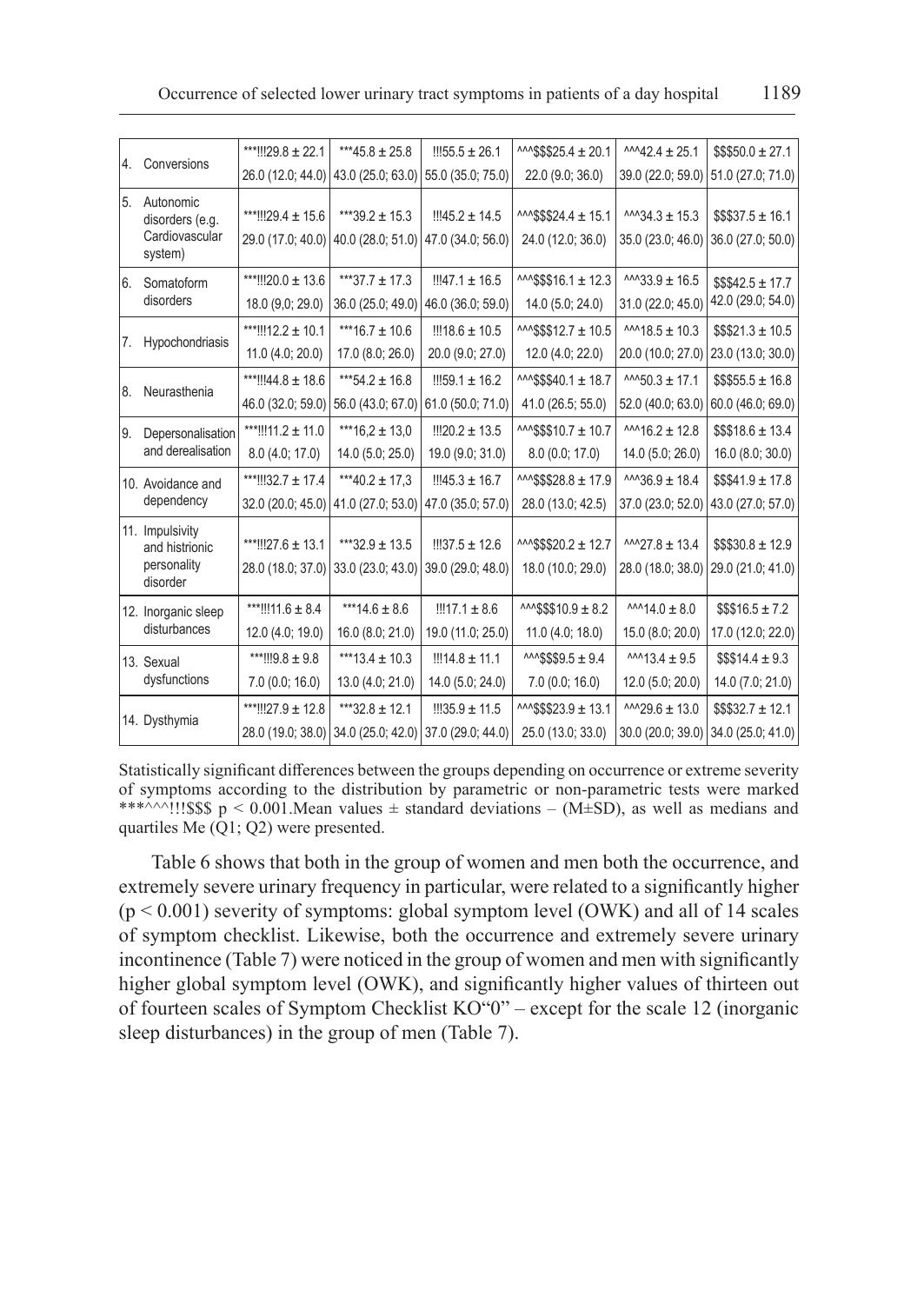#### Table 7. **Descriptive statistics of global symptom level (OWK) and values of symptom checklist scales in the groups of patients in terms of either occurrence or extreme severity of urinary incontinence with statistical analysis**

|    |                                              | Women             |                                     | Men                                                                         |                             |                                                                               |                                       |
|----|----------------------------------------------|-------------------|-------------------------------------|-----------------------------------------------------------------------------|-----------------------------|-------------------------------------------------------------------------------|---------------------------------------|
|    |                                              | No symptom        | Symptom<br><b>OCCUITS</b>           | <b>Extreme severity</b><br>of symptom                                       | No symptom                  | Symptom<br>occurs                                                             | <b>Extreme severity</b><br>of symptom |
|    | number                                       | n = 2,449         | $n = 133$                           | $n = 25$                                                                    | $n = 1,294$                 | $n = 53$                                                                      | $n = 8$                               |
|    | Global symptom level                         | ***!!!384 ± 148   | ***526 ± 167                        | $11582 + 142$                                                               | ^^^\$\$\$341 ± 148          | $M476 \pm 179$                                                                | $$$5596 \pm 165$                      |
|    | (OWK)                                        | 376 (276; 482)    | 528 (405; 649)                      | 584 (462; 651)                                                              | 329 (238; 444)              | 453 (361; 632)                                                                | 590 (438; 724)                        |
|    |                                              | ***!!!15.8 ± 12.4 | ***25.8 ± 13.1                      | $1!30.3 \pm 10.6$                                                           | $443$12.6 \pm 11.5$         | $^{AA\wedge20.4 \pm 13.7}$                                                    | $$26.6 \pm 9.7$                       |
| 1. | Phobic disorders                             | 14.0 (5.0; 24.0)  |                                     | 28.0 (15.0; 36.0) 29.0 (24.0; 36.0)                                         | 9.0(4.0; 20.0)              | 21.0 (8.0; 33.0)                                                              | 30.5 (16.0; 34.5)                     |
| 2. | Other anxiety                                | ***!!!41.4 ± 15.5 | ***47.0 ± 14.8                      | $1152.4 \pm 10.9$                                                           | $^{\prime}$ \$\$36.7 ± 15.1 | $41.8 \pm 17.5$                                                               | $$51.6 \pm 16.6$                      |
|    | disorders                                    |                   | 42.0 (30.0; 53.0) 50.0 (38.0; 58.0) | 55.0 (47.0; 59.0)                                                           | 37.0 (26.0; 48.0)           |                                                                               | 44.0 (27.0; 55.0) 51.5 (45.5; 66.5)   |
| 3. | Obsessive-                                   | ***!!!18.0 ± 11.5 | ***27.2 ± 12.2                      | $1!30.0 \pm 11.8$                                                           | ^^^\$\$\$18.4 ± 11.9        | $^{AAA}27.3 \pm 13.7$                                                         | $$$$338.6 \pm 9.9$                    |
|    | compulsive<br>disorders                      | 17.0 (9.0; 26.0)  |                                     | 27.0 (19.0; 37.0) 32.0 (23.0; 38.0)                                         | 17.0 (9.0; 26.0)            | 27.0 (18.0; 38,0)                                                             | 38.0 (30.5; 48.0)                     |
|    |                                              | ***!!!36.2 ± 24.4 | ***59.8 ± 28.6                      | $1168.6 \pm 27.0$                                                           | $1.8 + 23.3$                | $^{AA\Lambda}57.3 \pm 27.2$                                                   | $$$667.1 \pm 23.3$                    |
| 4. | Conversions                                  |                   | 32.0 (17.0; 52.0) 59.0 (39.0; 81.0) | 75.0 (50.0; 88.0)                                                           | 28.0 (13.0; 46.0)           | 56.0 (38.0; 79.0)                                                             | 69.5 (50.5; 85.0)                     |
| 5. | Autonomic                                    | ***!!!33.6 ± 16.1 | ***43.1 ± 15.1                      | $1!151.6 \pm 13.1$                                                          | $^{AA28.4}$ ± 15.8          | $^{AA}38.2 \pm 16.4$                                                          | $ns 41.4 \pm 22.0$                    |
|    | disorders (e.g.<br>Cardiovascular<br>system) |                   |                                     | 33.0 (21.0; 46.0) 44.0 (31.0; 55.0) 52.0 (45.0; 61.0)                       | 28.0 (16.0; 40.0)           | 37.0 (26.0; 52.0)                                                             | 45.5 (19.5; 61.5)                     |
| 6. | Somatoform<br>disorders                      | ***!!!27.5 ± 17.1 | ***47.2 ± 20.0                      | $1!151.5 \pm 19.5$                                                          | $^{AA}$ \$\$23.3 ± 16.3     | $^{AA}39.2 \pm 19.6$                                                          | $$550.1 \pm 26.4$                     |
|    |                                              |                   |                                     | 25.0 (14.0; 38.0) 49.0 (31.0; 64.0) 54.0 (33.0; 66.0)                       | 21.0 (11.0; 33.0)           | 39.0 (23.0; 55.0)                                                             | 50.0 (25.5; 74.0)                     |
|    |                                              | ***!!!14.1 ± 10.6 | ***19.5 ± 9.7                       | $1124.1 \pm 9.1$                                                            | $^{11.1}$ + 10.7            | $M$ 19.0 ± 10.6                                                               | $ns 22.5 \pm 10.8$                    |
| 7. | Hypochondriasis                              | 13.0 (4.0; 23.0)  |                                     | 21.0 (12.0; 28.0) 27.0 (21.0; 29.0)                                         | 16.0 (4.0; 24.0)            | 19.0 (9.0; 28.0)                                                              | 24.5 (12.5; 32.5)                     |
| 8. | Neurasthenia                                 | ***!!49.0 ± 18.4  | ***54.6 ± 18.0                      | $!160.9 \pm 16.9$                                                           | $^{AAAS44.2 \pm 18.7}$      | $M34.0 \pm 15.6$                                                              | $$61.5 \pm 11.6$                      |
|    |                                              | 51.0 (37.0; 63.0) |                                     | 56.0 (46.0; 70.0) 59.0 (54.0; 77.0)                                         | 46.0 (30.0; 59.0)           |                                                                               | 55.0 (44.0; 64.0) 61.0 (55.0; 65.5)   |
| 9. | Depersonalizations                           | ***!!13.2 ± 12.0  | ***20.9 ± 14.9                      | $!21.6 \pm 14.3$                                                            | $3.84$ $+ 11.8$             | $^{AA20.9 \pm 14.4}$                                                          | $$\$$32.1 \pm 14.1$                   |
|    | and derealizations                           | 10.0 (4.0; 21.0)  | 21.0(8.0; 33.0)                     | 19.0 (12.0; 31.0)                                                           | 9.0(4.0; 20.0)              | 16.0 (9.0; 33.0)                                                              | 35.5 (19.5; 40.0)                     |
|    | 10. Avoidance and                            | ***!!!35.8 ± 17.7 | $***44.8 \pm 16.3$                  | $1149.7 \pm 14.2$                                                           | ^^^\$\$\$32.0 ± 18.5        | $M/41.6 \pm 18.3$                                                             | $$$$58.6 \pm 14.2$                    |
|    | dependency                                   | 37.0 (22.0; 49.0) |                                     | 48.0 (34.0; 57.0) 49.0 (42.0; 60.0)                                         | 32.0 (17.0; 46.0)           | 41.0 (28.0; 57.0)                                                             | 58.5 (55.0; 67.5)                     |
|    | 11. Impulsivity                              |                   |                                     |                                                                             |                             |                                                                               |                                       |
|    | and histrionic<br>personality                | ***!!!29.7 ± 13.5 | ***38.1 ± 12.5                      | $1!140.5 \pm 11.7$<br>30.0 (20.0; 40.0) 38.0 (29.0; 48.0) 37.0 (34.0; 49.0) | 13.4                        | $\frac{\lambda \lambda 30.4 \pm 15.0}{\lambda \pm 15.0}$<br>33.0 (17.0; 42.0) | $$$41.0 \pm 10.6$                     |
|    | disorder                                     |                   |                                     |                                                                             | 22.0 (13.0; 33.0)           |                                                                               | 40.5 (33.5; 48.5)                     |
|    | 12. Inorganic sleep                          | ***!!12.8 ± 8.6   | ***17.6 $\pm$ 7.7                   | $!18.6 \pm 7.6$                                                             | $ns $12.2 \pm 8.3$          | $Ns$ 14.3 $\pm$ 8.1                                                           | $$19.0 \pm 7.3$                       |
|    | disturbances                                 | 13.0 (4.0; 20.0)  |                                     | 19.0 (13.0; 24.0) 19.0 (14.0; 25.0)                                         | 13.0 (4.0; 19.0)            | 15.0 (9.0; 20.0)                                                              | 19.0 (12.5; 26.0)                     |
|    | 13. Sexual                                   | ***!11.3 ± 10.2   | ***15.8 $\pm$ 9.9                   | $!16.6 \pm 10.5$                                                            | $M11.1 \pm 9.6$             | $M$ 15.0 ± 10.5                                                               | ns 17.0 ± 12.4                        |
|    | dysfunctions                                 | 9.0(0.0; 19.0)    | 17.0 (7.0; 23.0)                    | 19.0 (7.0; 25.0)                                                            | 9.0(4.0; 18.0)              | 14.0 (7.0; 22.0)                                                              | 16.0 (7.0; 28.5)                      |
|    |                                              | ***!!30.0 ± 12.7  | $***35.1 \pm 12.7$                  | $!38.2 \pm 12.4$                                                            | 3.3                         | $^{AAA}31.8 \pm 13.5$                                                         | $$338.9 \pm 12.0$                     |
|    | 14. Dysthymia                                |                   |                                     | 31.0 (21.0; 39.0) 37.0 (27.0; 45.0) 39.0 (32.0; 46.0)                       | 27.0 (16.0; 36.0)           |                                                                               | 33.0 (27.0; 40.0) 38.5 (34.5; 48.5)   |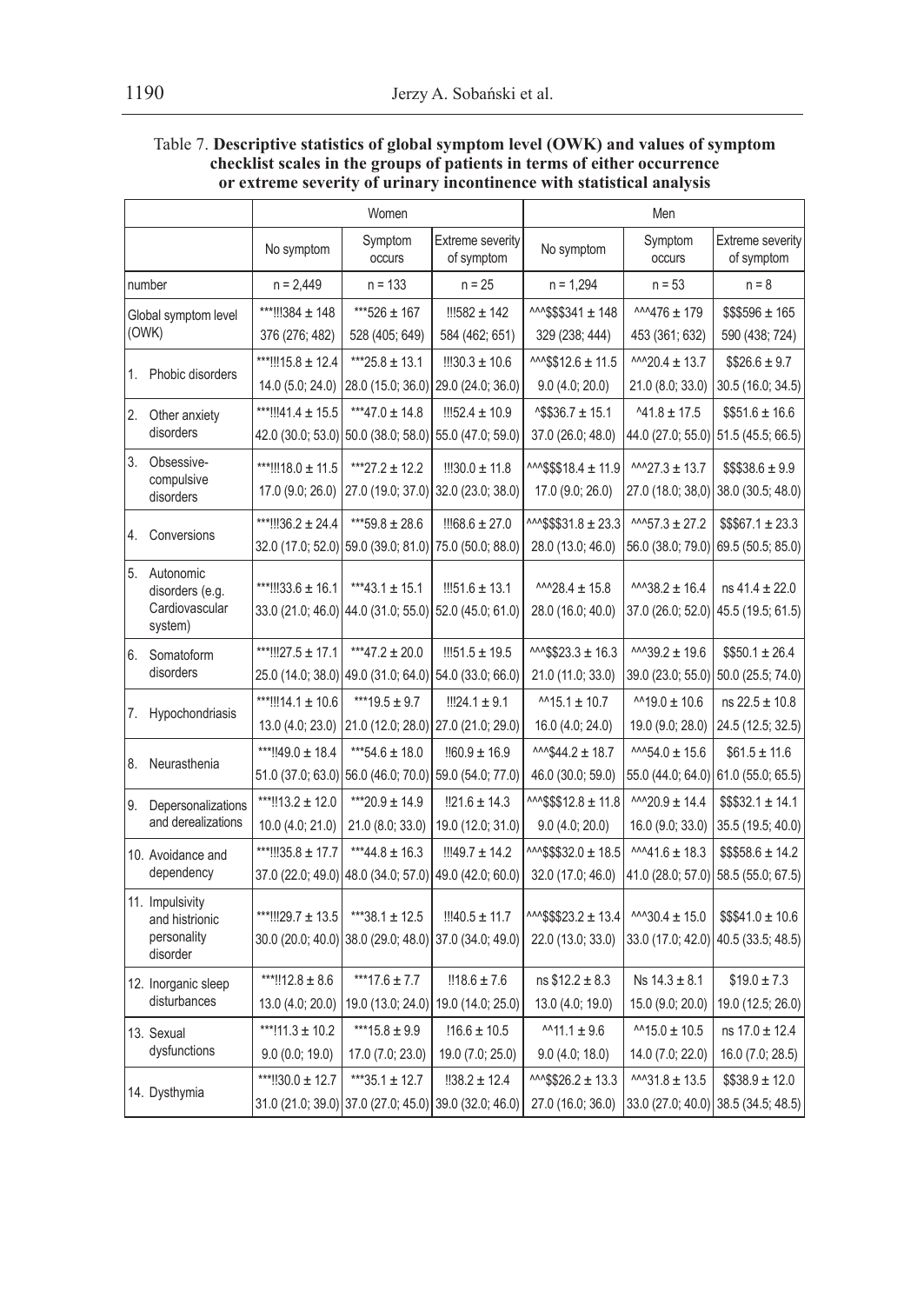Statistically significant differences between the groups depending on either occurrence or extremely severe symptoms according to the distribution by parametric or non-parametric tests were marked \*\*\*^^^!!!\$\$\$ p < 0.001, ^^!! p < 0.01, ^!\$ p < 0.05. Mean values  $\pm$  standard deviations – (M $\pm$ SD), as well as medians and quartiles (Me (Q1; Q2) were presented.

The analysis of correlation (non-parametric, Spearman's method) between the variables described above, was conducted and the results were presented in Tables 8 and 9.

| Table 8. Correlation between either the occurrence of symptoms or extremely severe |
|------------------------------------------------------------------------------------|
| urinary frequency according to age and severity of neurotic symptoms               |
| (Spearman's r correlation coefficient)                                             |

|                                                           | Women                    |                             | Men                      |                             |  |  |
|-----------------------------------------------------------|--------------------------|-----------------------------|--------------------------|-----------------------------|--|--|
|                                                           | Occurrence<br>of symptom | Extremely<br>severe symptom | Occurrence<br>of symptom | Extremely<br>severe symptom |  |  |
| Age of respondents                                        |                          |                             |                          |                             |  |  |
| Age                                                       | ***0.08                  | ***0.08                     | *** 0.10                 | $***0.10$                   |  |  |
| Global symptom level                                      |                          |                             |                          |                             |  |  |
| <b>OWK</b>                                                | $***0.36$                | *** 0.40                    | *** 0.38                 | $***0.40$                   |  |  |
| Scale components of Symptom Checklist KO"0"               |                          |                             |                          |                             |  |  |
| Phobic disorders<br>$1_{-}$                               | *** $0.20$               | *** 0.23                    | $***0.24$                | *** 0.25                    |  |  |
| Other anxiety disorders<br>2.                             | *** 0.26                 | *** 0.29                    | *** 0.27                 | *** 0.29                    |  |  |
| 3.<br>Obsessive-compulsion disorders                      | $***0.26$                | *** 0.29                    | *** 0.28                 | $***0.30$                   |  |  |
| Conversions<br>4.                                         | $***0.32$                | $***0.35$                   | $***0.35$                | $***0.36$                   |  |  |
| Autonomic disorders<br>5.<br>(e.g. Cardiovascular system) | $***0.30$                | $***0.33$                   | $***0.30$                | $***0.31$                   |  |  |
| Somatoform disorders<br>6.                                | *** 0.50                 | $***0.54$                   | $***0.53$                | $***0.55$                   |  |  |
| Hypochondriasis<br>7.                                     | $***0.21$                | $***0.23$                   | *** 0.27                 | *** 0.28                    |  |  |
| Neurasthenia<br>8.                                        | $***0.25$                | *** 0.28                    | $***0.27$                | *** 0.29                    |  |  |
| Depersonalizations<br>9.<br>and derealization             | *** 0.20                 | *** 0.23                    | *** $0.22$               | $***0.23$                   |  |  |
| 10. Avoidance and dependency                              | $***0.21$                | *** 0.24                    | *** 0.21                 | *** 0.24                    |  |  |
| 11. Impulsivity and histrionic<br>personality disorder    | *** 0.19                 | *** 0.23                    | $***0.28$                | $***0.29$                   |  |  |
| 12. Inorganic sleep disorders                             | $***0.17$                | *** 0.20                    | *** 0.19                 | *** 0.21                    |  |  |
| 13. Sexual dysfunctions                                   | *** 0.18                 | *** 0.19                    | *** $0.22$               | *** 0.22                    |  |  |
| 14. Dysthymia                                             | *** 0.19                 | *** 0.22                    | $***0.21$                | *** 0.22                    |  |  |

Statistical significance was marked \*\*\*p < 0.0005, \*\*p < 0.005, \*p < 0.05; significant correlations of  $R > 0.30$  were marked in bold – (Spearman's r correlation coefficient).

Statistically significant correlations, however, only weak ones  $(R < 0.11)$  between extremely severe urinary frequency and age were found in both groups of women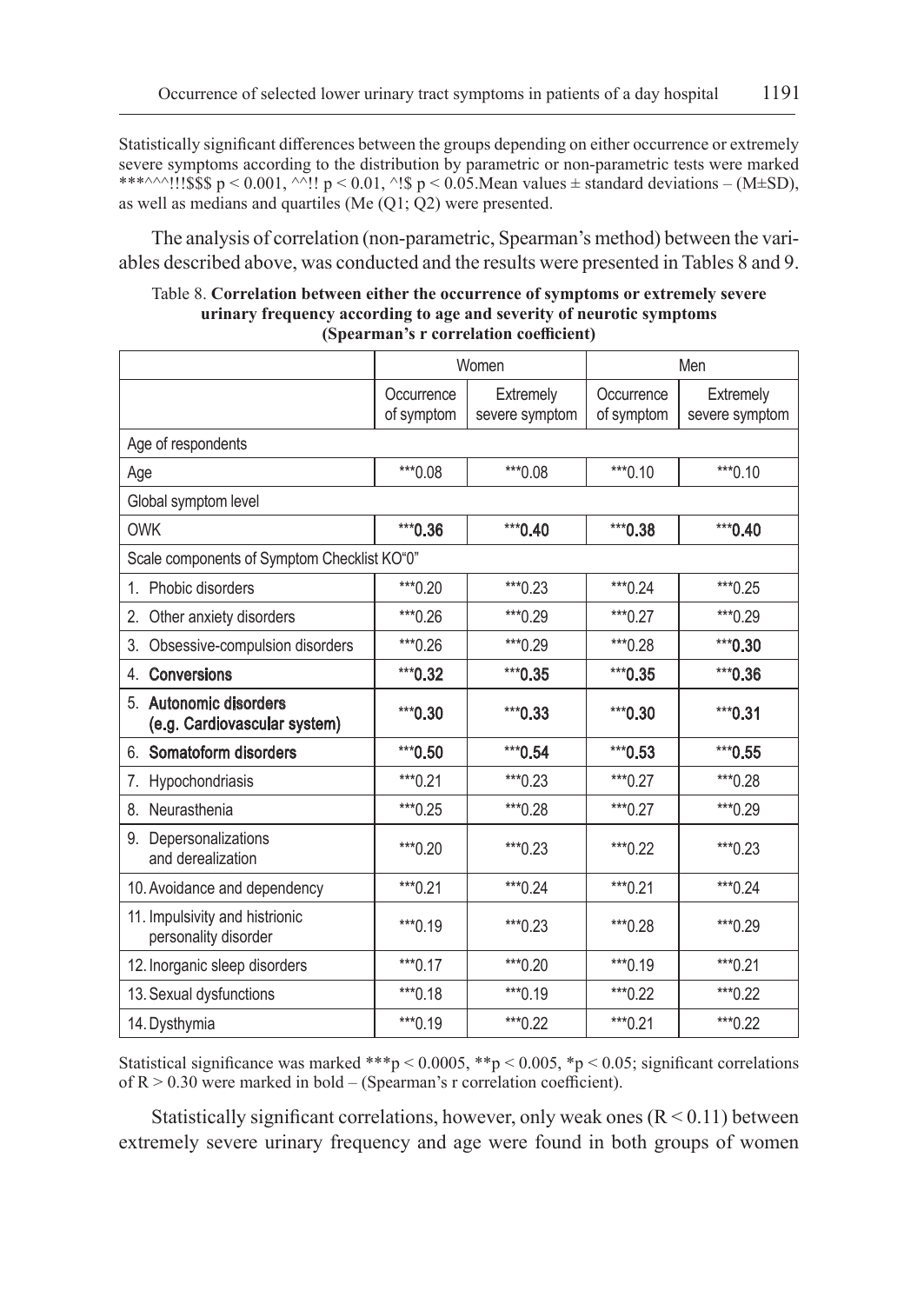and men (Table 8). However, there was moderately strong (R 0.30–0.36), statistically significant correlation of the occurrence and extremely severe urinary frequency with global symptom level (OWK), and with the scales number 4. (Conversions) and 5. (Autonomic disorders of Cardiovascular system) and the strongest correlation with the scale number 6. (Somatization disorders)  $(R > 0.5)$ .

Table 9. **Correlation of the occurrence and extreme severe symptom of urinary incontinence with age and severity of neurotic symptoms (Spearman's r correlation coefficient)**

|                                                        | Women      |                |             | Men            |
|--------------------------------------------------------|------------|----------------|-------------|----------------|
|                                                        | Occurrence | Extremely      | Occurrence  | Extremely      |
|                                                        | of symptom | severe symptom | of symptom  | severe symptom |
| Age of respondents                                     |            |                |             |                |
| Age                                                    | ns 0.02    | ns 0.02        | $ns - 0.01$ | $ns - 0.01$    |
| Global symptom level                                   |            |                |             |                |
| <b>OWK</b>                                             | ***0.18    | *** 0.18       | $***0.15$   | $***0.14$      |
| Scale components of Symptom Checklist KO"O"            |            |                |             |                |
| 1. Phobic disorders                                    | $***0.16$  | ***0.16        | $***0.11$   | $***0.12$      |
| 2.<br>Other anxiety disorders                          | ***0.08    | ***0.08        | $*0.06$     | $*0.06$        |
| 3.<br>Obsessive-compulsion disorders                   | $***0.16$  | ***0.16        | ***0.13     | *** 0.13       |
| Conversions<br>4.                                      | ***0.18    | *** 0.18       | *** 0.18    | *** 0.18       |
| 5. Autonomic disorders<br>of cardiovascular system     | $***0.13$  | $***0.13$      | $***0.11$   | $***0.11$      |
| 6. Somatoform disorders                                | $***0.21$  | $***0.21$      | *** 0.16    | $***0.16$      |
| Hypochondriasis<br>7.                                  | *** $0.12$ | *** $0.12$     | $*0.07$     | $*0.07$        |
| Neurasthenia<br>8.                                     | ***0.07    | ***0.07        | $***0.10$   | $***0.10$      |
| Depersonalizations<br>9.<br>and derealization          | *** $0.12$ | *** $0.12$     | *** 0.12    | *** $0.12$     |
| 10. Avoidance and dependency                           | *** 0.11   | *** $0.11$     | $***0.10$   | $***0.10$      |
| 11. Impulsivity and histrionic<br>personality disorder | $***0.13$  | *** 0.13       | ** 0.09     | ***0.09        |
| 12. Inorganic sleep disorders                          | *** $0.12$ | *** $0.12$     | Ns 0.05     | ns 0.05        |
| 13. Sexual dysfunctions                                | $***0.10$  | $***0.10$      | $*0.08$     | $*0.08$        |
| 14. Dysthymia                                          | *** 0.09   | ***0.09        | ** 0.09     | **0.09         |

Statistical significance was marked \*\*\*p < 0.0005, \*\*p < 0.005, \*p < 0.05; ns – statistically nonsignificant; correlations of more than 0.20 were marked in bold (Spearman's r correlation coefficient).

As shown in Table 9, no statistically significant correlations were found between the occurrence and extremely severe symptom of urinary incontinence and patients' age in both groups of women and men. Moreover, in the group of women only weak (but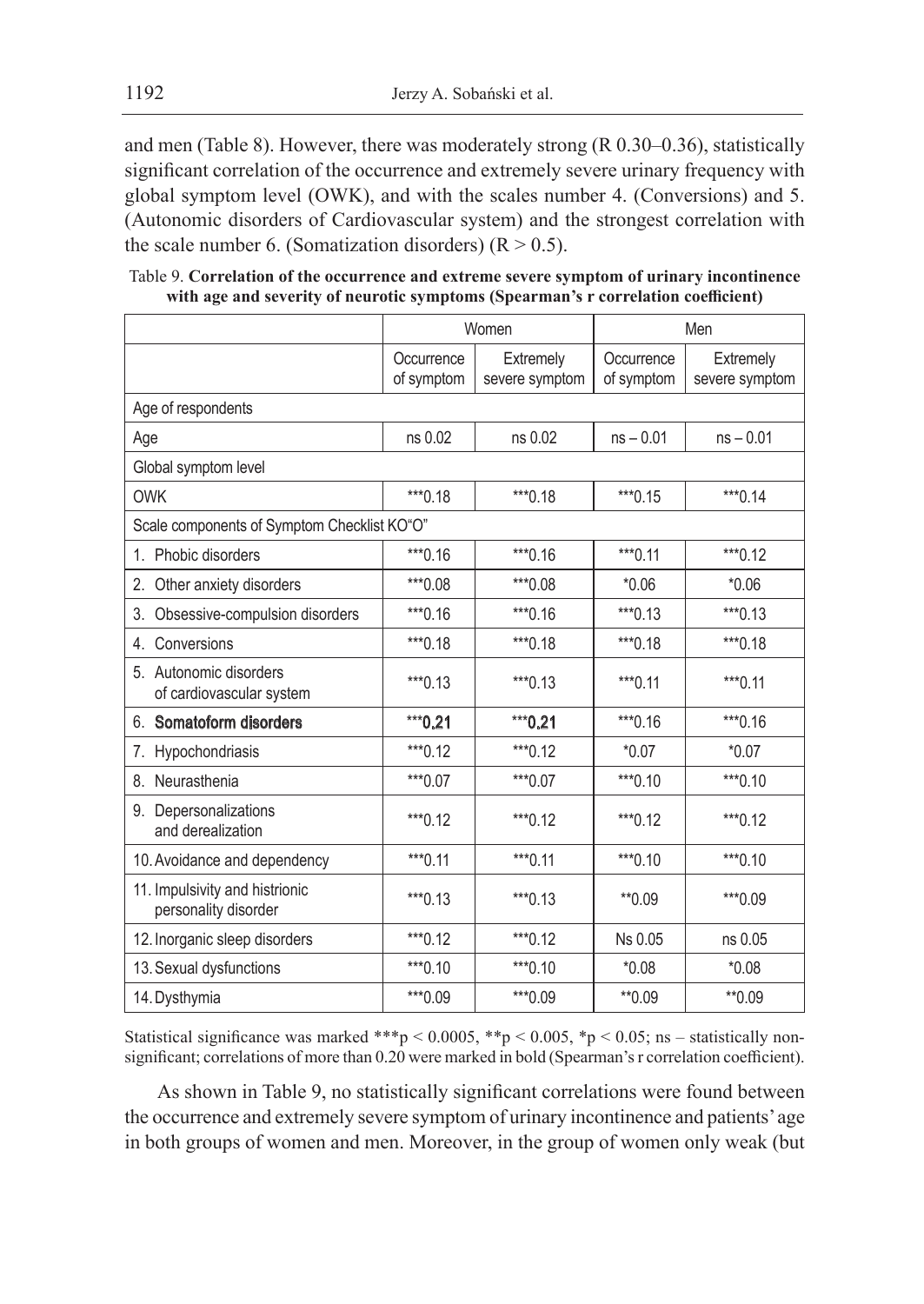statistically significant) correlations ( $R < 0.2$  were found for the global level symptom (OWK) and for the thirteen scales of Symptom Checklist KO"0", except for scale number 6. (Somatoform disorders) for which a moderate correlation with both the occurrence and extremely severe symptom of urinary incontinence was found (Table 9). In the group of men even a moderate correlation was not found (all  $R < 0.2$ ). Moreover, for the scale 12 (Inorganic sleep disturbances), no significant correlation was found.

Co-existence of lower urinary tract symptoms with neurotic disorders

In order to determine whether the neurotic symptoms correlated the most with the two studied urinary tract symptoms, the analysis of correlations between remaining 133 symptoms included in Symptom Checklist KO"0" was performed. The results of the most strongly correlating (in the series of regression analysis with one variable) variables, which describe the symptoms were presented in Tables 10–13.

| 132. frequent need to urinate                      | chi <sup>2</sup> | OR (-95%CL; +95%CL)   |  |
|----------------------------------------------------|------------------|-----------------------|--|
| 111. involuntary urination e.g. bed wetting        | 49.47            | ***3.87 (2.59; 5.79)  |  |
| 31. bloating, involuntary bowel emptying           | 185.19           | ***3.01 (2.57; 3.54)  |  |
| 134. muscle pain, e.g. back pain etc.              | 149.71           | ***2.80 (2.37; 3.31)  |  |
| 117. unspecified, migratory pain                   | 145.33           | ***2.63 (2.25; 3.09)  |  |
| 131. burning in the gullet, heartburn              | 135.30           | ***2.62 (2.22; 3.09)  |  |
| 98. excessive thirst                               | 132.21           | ***2.52 (2.15; 2.95)  |  |
| 107. pain, other genital organs symptoms           | 101.47           | *** 2.47 (2.07; 2.95) |  |
| 69. diarrhea                                       | 101.07           | ***2.40 (2.02; 2.86)  |  |
| 49. dry mouth                                      | 113.55           | ***2.40 (2.04; 2.82)  |  |
| 32. compulsion for unnecessary duplication of work | 115.15           | ***2.36 (2.02; 2.77)  |  |
| Remaining 124 symptoms were omitted                |                  |                       |  |

Table 10. **The results of logistic regression analyses with one variable conducted in the group of women illustrating the strongest correlations for the occurrence of frequent urination with other neurotic disorder symptoms**

Table presents the symptoms (except for second urological symptom) for which the regression analysis found the strongest correlations of the coefficients  $OR > 2.3$  and values chi<sup>2</sup> $> 100$ ; statistical significance of the coefficients OR was marked **\*\*\***p < 0.0001.Table includes the values of coefficients OR with 95% confidence interval (-95%CL; +95%CL). Symptoms common for women and men were highlighted

Table 11. **Results of one variable logistic regression analysis conducted in the group of men and women illustrating the strongest correlations for the occurrence of urinary frequency along with other neurotic symptoms**

| 132. frequent need to urinate               | chi <sup>2</sup> | OR (-95%CL; +95%CL)   |
|---------------------------------------------|------------------|-----------------------|
| 111. involuntary urination e.g. bed wetting | 37.72            | ***7.71 (3.60; 16.49) |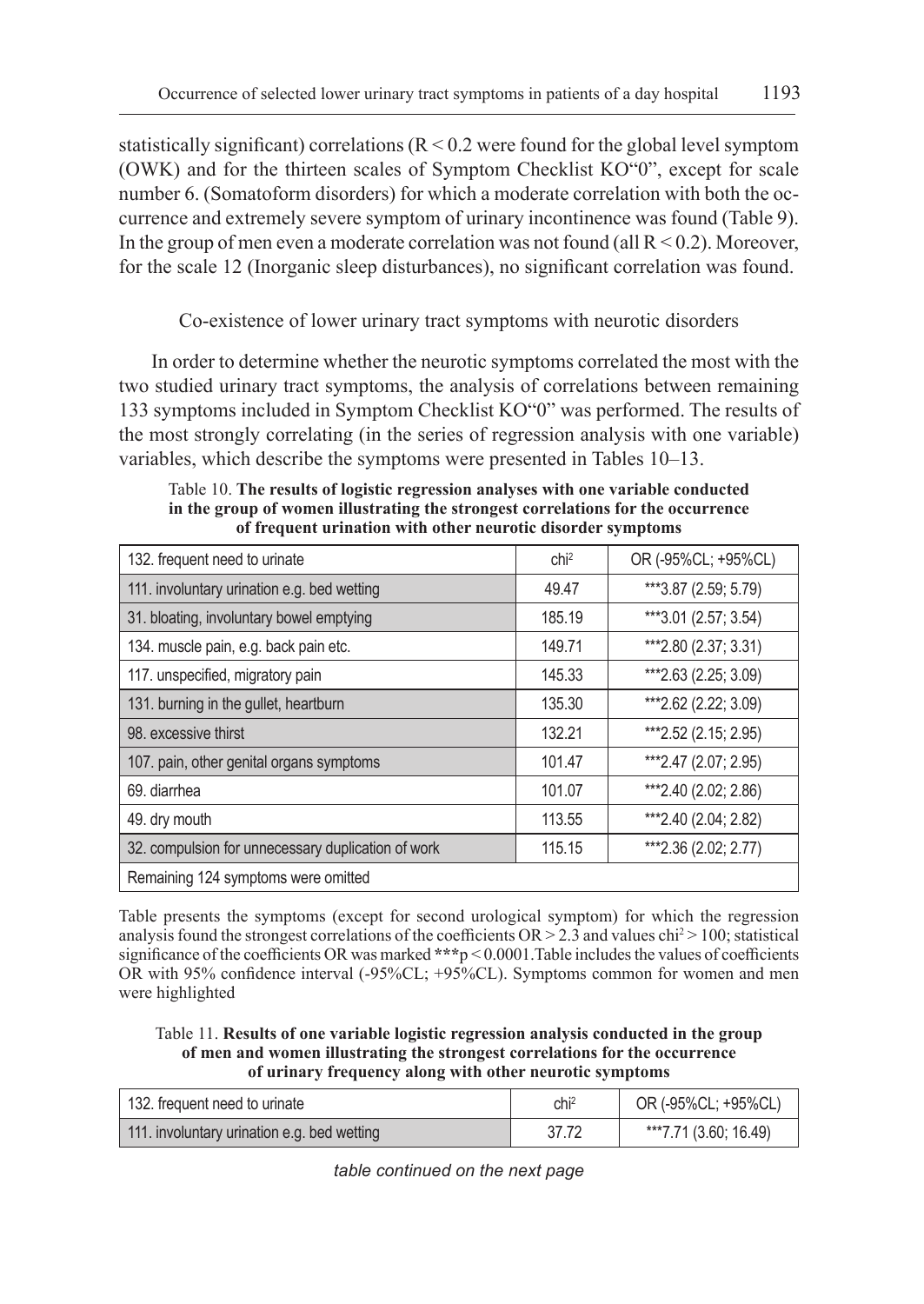| 67.81                               | ***3.61 (2.62; 4.96) |  |  |
|-------------------------------------|----------------------|--|--|
| 126.00                              | ***3.58 (2.85; 4.49) |  |  |
| 107.63                              | ***3.22 (2.57; 4.03) |  |  |
| 60.80                               | ***3.14 (2.34; 4.23) |  |  |
| 83.22                               | ***3.11 (2.42; 3.99) |  |  |
| 84.28                               | ***2.81 (2.25; 3.51) |  |  |
| 82.94                               | ***2.78 (2.22; 3.47) |  |  |
| 77.72                               | ***2.69 (2.15; 3.36) |  |  |
| 68.85                               | ***2.66 (2.11; 3.37) |  |  |
| 70.04                               | ***2.58 (2.06; 3.24) |  |  |
| 68.70                               | ***2.57 (2.05; 3.22) |  |  |
| 69.99                               | ***2.56 (2.05; 3.20) |  |  |
| 45.00                               | ***2.55 (1.93; 3.38) |  |  |
| 69.29                               | ***2.54 (2.04; 3.18) |  |  |
| 59.17                               | ***2.53 (1.99; 3.21) |  |  |
| 66.26                               | ***2.53 (2.02; 3.17) |  |  |
| Remaining 117 symptoms were omitted |                      |  |  |
|                                     |                      |  |  |

Table presents the symptoms (except for second urological symptom) for which the regression analysis found the strongest correlations of the coefficients  $OR > 2.5$  and values chi<sup>2</sup> > 45; statistical significance of the coefficients OR was marked **\*\*\***p < 0.0001.Table includes the values of coefficients OR with 95% confidence interval (-95%CL; +95%CL). Symptoms common for women and men were highlighted.

The occurrence of urinary frequency in both men and women correlated the most with the co-existence of the following symptoms: involuntary micturition, bloated stomach and involuntary bowel emptying, excessive thirst, pain and other genital organs symptoms, "heartburn", unnecessary duplication of work (Table 10 and 11). Strong correlation with muscle pains and migratory pains, dry mouth and diarrhea were found only in the group of women.

However, in the group of men strong correlations with other symptoms were noted – several from the groups of conversions/dissociations and others, such as excessive saliva in the mouth, hypochondriac avoidance, itchiness and nausea, etc. (Table 10 and 11).

Table 12. **The results of single variable logistic regression analyses conducted in the group of women illustrating the strongest correlations for the occurrence of urinary incontinence with other neurotic symptoms**

| 111. involuntary urination, e.g. bed wetting      | chi <sup>2</sup> | OR (-95%CL; +95%CL)   |
|---------------------------------------------------|------------------|-----------------------|
| 87. unpleasant feelings connected with self-abuse | 160.92           | ***7.93 (5.48; 11.45) |
| 107. pain, other genital organs symptoms          | 109.04           | ***5.73 (3.99; 8.24)  |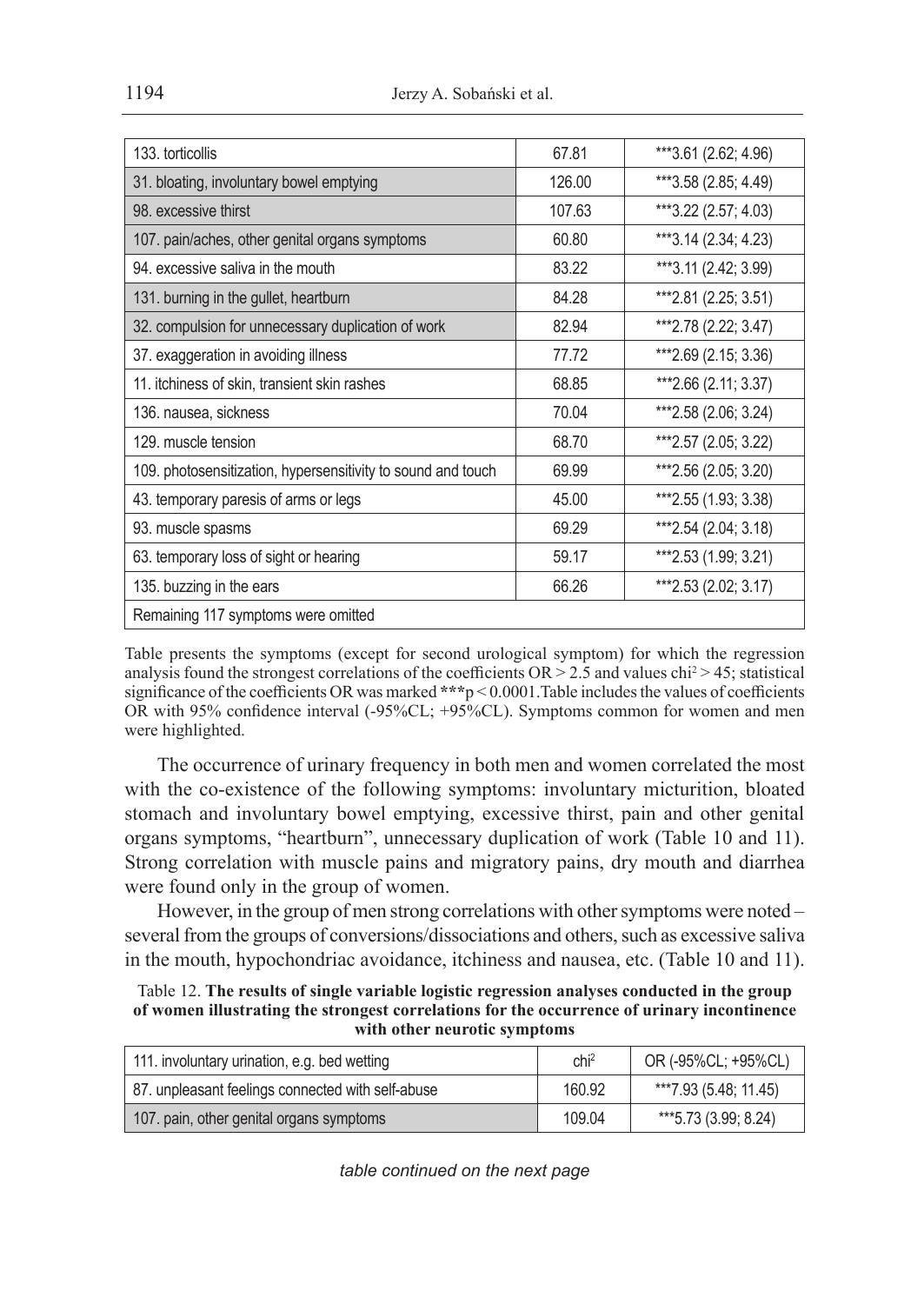| 133. torticollis                      | 97.20 | ***5.11 (3.59; 7.29) |  |
|---------------------------------------|-------|----------------------|--|
| 51. faintness                         | 84.81 | ***4.58 (3.23; 6.50) |  |
| 43. temporary paresis of arms or legs | 79.65 | ***4.35 (3.08; 6.16) |  |
| 61. agoraphobic anxiety               | 67.72 | ***3.94 (2.78; 5.59) |  |
| 132. frequent need to urinate         | 49.47 | ***3.87 (2.59; 5.79) |  |
| 76. breaking things in anger          | 63.23 | ***3.78 (2.67; 5.35) |  |
| 94. excessive saliva in the mouth     | 63.03 | ***3.76 (2.66; 5.31) |  |
| 117. unspecified migratory pains      | 45.00 | ***3.70 (2.47; 5.57) |  |
| Remaining 124 symptoms were omitted   |       |                      |  |

Table presents the symptoms (except for second urological symptom) for which the regression analysis found the strongest correlations of the coefficients (OR  $> 3.5$ ) and values (chi<sup>2</sup>  $> 45$ ); statistical significance of the coefficients OR was marked **\*\*\***p < 0.0001. Table includes the values of coefficients OR with 95% confidence interval (-95%CL; +95%CL). Symptoms common in women and men were highlighted.

Table 13. **The results of single variable logistic regression analyses conducted in the group of men illustrating the strongest correlations for the occurrence of urinary incontinence(question 132) with other neurotic symptoms**

| 111. involuntary urination e.g. bed wetting | $\mathsf{chi}^2$ | OR (-95%CL; +95%CL)   |
|---------------------------------------------|------------------|-----------------------|
| 132. frequent need to urinate               | 37.72            | ***7.71 (3.60; 16.49) |
| 107. pain, other genital organs symptoms    | 53.21            | *** 6.8 (3.64; 11.19) |
| 43. temporary paresis of arms or legs       | 32.37            | ***4.45 (2.55; 7.78)  |
| 123. loss of balance                        | 23.52            | ***4.16 (2.23; 7.74)  |
| 133. torticollis                            | 24.46            | ***3.86 (2.18; 6.84)  |
| 51. faintness                               | 23.29            | ***3.85 (2.14; 6.91)  |
| 73. temporary aphonia                       | 23.08            | ***3.60 (2.07; 6.27)  |
| 117. unspecified, migratory pain            | 18.43            | ***3.59 (1.93; 6.69)  |
| 61. agoraphobic anxiety                     | 21.83            | ***3.50 (2.01; 6.11)  |
| Remaining 125 symptoms were omitted         |                  |                       |

Table presents the symptoms (except for second urological symptom) for which the regression analysis found the strongest correlations of the coefficients (OR  $> 3.5$ ) and values (chi<sup>2</sup>  $> 15$ ); statistical significance of the coefficients OR was marked **\*\*\***p < 0.001. Table includes the values of coefficients OR with 95% confidence interval (-95%CL; +95%CL). Symptoms common for women and men were highlighted.

Urinary frequency (second urological symptom), genital organs symptoms, temporary paresis of the arms or legs, migratory pain, torticollis, agoraphobic anxiety correlated with urinary incontinence both in women and men. Taking into account the co-existence of urinary incontinence, a sense of discomfort associated with masturbation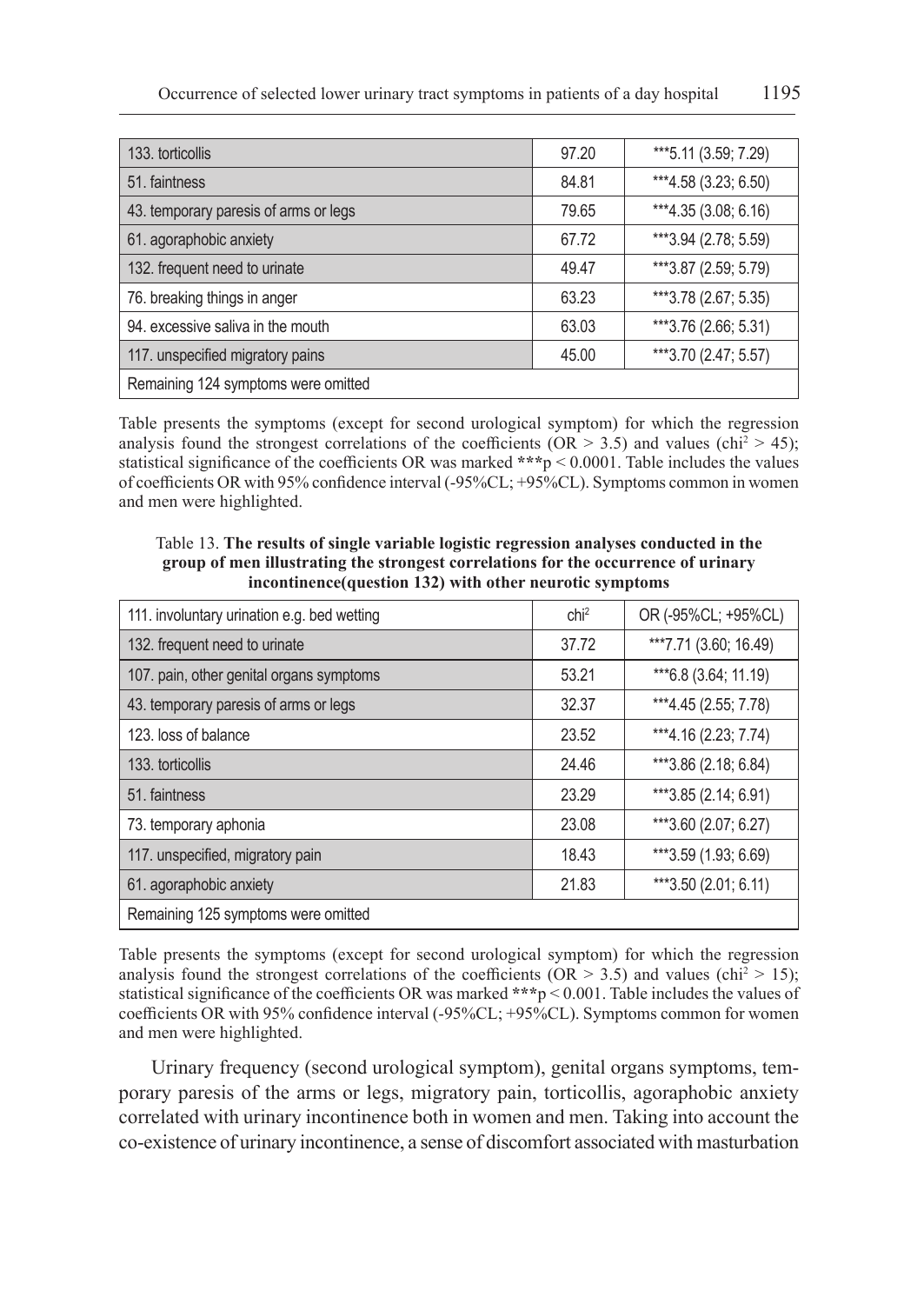ranked high in women (but not in men). Other symptoms found in the analysis only in the group of women were excessive salivation and breaking things out of anger. Temporary aphonia and loss of balance strongly correlated with male urinary incontinence.

#### **Discussion**

This retrospective questionnaire-based study of 3,929 patients from a day hospital for neurosis treatment confirmed the occurrence of two lower urinary tract symptoms.

Frequent need to urinate was a very common symptom – reported by almost half of the respondents in the period of a week preceding the Symptom Checklist completion, and urinary frequency was reported significantly more often in the group of women than in men. Second symptom, urinary incontinence was reported much less frequently in the studied population (about 5%). The differences in the frequency of urinary incontinence in terms of gender were not found and only a weak correlation with age was found.

The above-mentioned observations may be explained by the fact that in the studied group most of the respondents were relatively young, who, on one hand, did not suffer from serious burdens of the disease (which would warrant a psychotherapy in a day hospital), and on the other did not have any symptomatic morphological or functional lesions within the lower urinary tract which are typical for older people. Diseases of the prostate associated with age in men, as well as the morphological and functional lesions related to the bladder and the urethra common both in men and women, may cause day and night time frequency, as well as the urinary incontinence [41–43].

Analyses of both urinary frequency and urinary incontinence in patients with neurotic and personality disorders were conducted from the most aggregated parameters, such as gender, duration of treatment (before vs. after 1990, the period of great socio-cultural change in Poland, moreover, in the middle of the study), general primary clinical diagnosis, global symptom level, through the groups of symptoms corresponding to scales of the Symptom Checklist KO"0", to the single symptoms – variables of the questionnaire. Urinary frequency (both its occurrence and in extreme severity) was connected, irrespective of the respondents' gender, with significantly high burden of neurotic symptoms globally classified (as OWK coefficient), as well as in the subgroups (scales of the Symptom Checklist). Similar, non-specific results were achieved for much less frequent symptom – involuntary micturition (urinary incontinence).

In relation to the main groups of approximate diagnosis (coded according to the ICD-10), the most commonly occurring in collectively created (estimating and coding the diagnoses made many years ago into ICD-10 specifications) groups were the conversion-dissociative and somatoform disorders. Similar results were obtained with the use of correlation analysis, where correlations of occurrence and extremely severe urinary frequency were found (the strongest with the scale number 6. (Somatoform disorders), slightly less strong correlations were noted with the scale number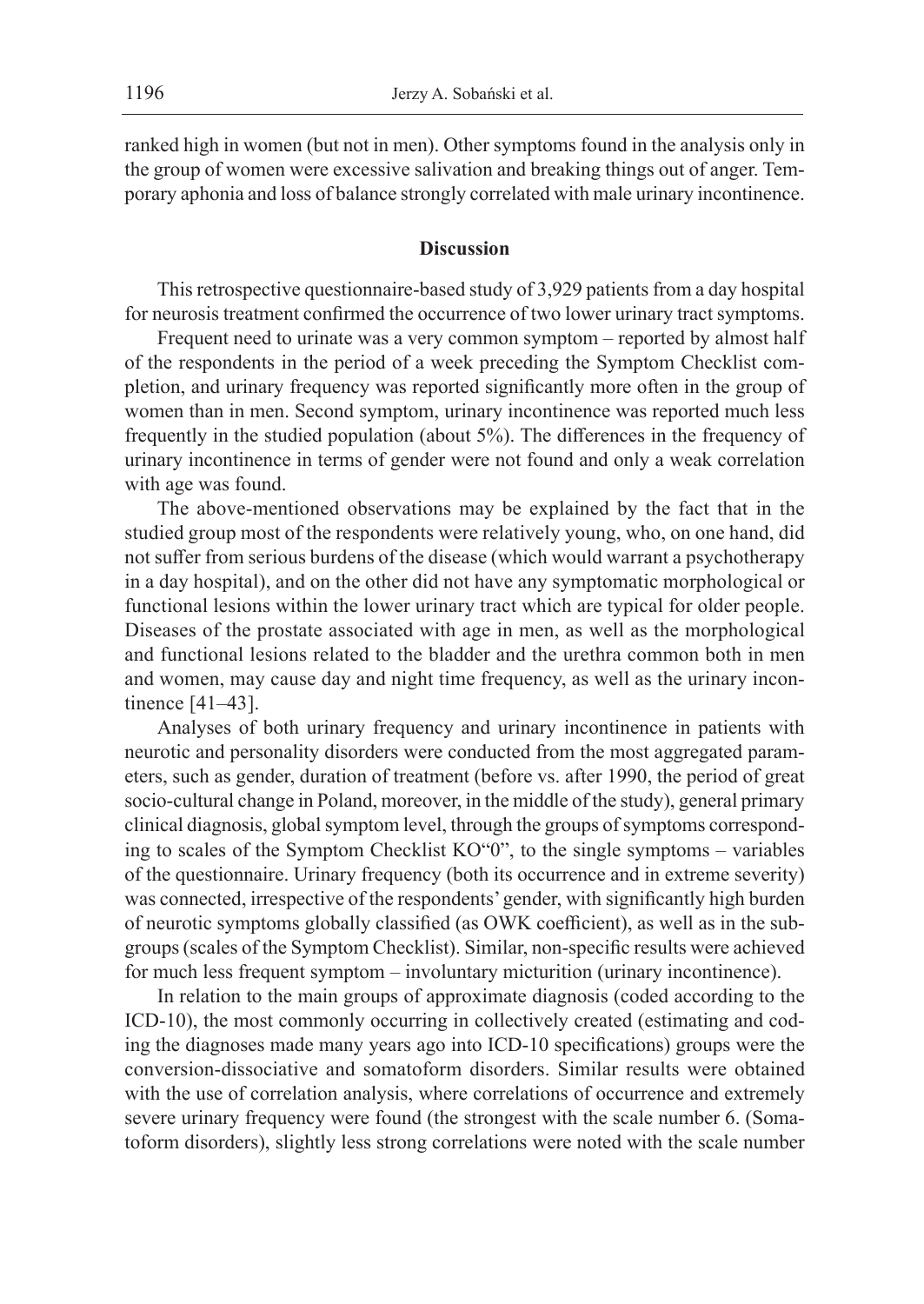4. (Conversions), and 5. (Autonomic disorders of Cardiovascular system). However, correlations of urinary incontinence were weak and limited to the scale of conversion in the group of women.

In the scope of analysis of single symptoms occurrence, the obtained results show considerable correlation of the urinary tract complaints reported in the Symptom Checklists, in particular with the somatoform or conversion disorders (and certain correlation between both analyzed "urological" complaints). The co-existence of both symptoms with complaints referring to the genital organs and reporting discomfort associated with masturbation in the group of women (important symptoms in patients with neurotic and personality disorders [31–34, 37] cannot be ignored either.

It should be emphasized that other numerous neurotic disorders co-existed with the lower urinary tract symptoms, but they were less probable.

The methodological limitations of this work (long-term retrospective analysis of a questionnaire study on a large group of day hospital patients) do not allow for the extrapolation of its results in the population of psychiatric patients (wider than patients qualified for the subsequent psychotherapy in psychotherapeutic centers with day units for neuroses treatment), or in the group of primary care patients or specialized urological centers. However, the results of this study, mainly due to a large number of study patients and the subgroup analyses in terms of gender and the diagnosis (in terms of age to the lesser degree), allow for the conclusion that the need of more detailed exploration in these populations and with the use of more detailed tools (interview and questionnaires) referring to the urological symptoms that patients are burdened with, is justifiable. The suggestions for further studies will allow to overcome present limitations in the interpretation of the results of the study based on two questions only including simple, colloquial expressions and descriptions combining the features of various options of lower urinary tract symptoms.

Clinical experience of psychotherapy in day hospitals shows that episodes of interrupting therapeutic sessions (individual or group), leaving to the toilet and the need of micturition take place, however, they happen less frequently than due to panic attack with typical symptom of increased heartbeat. Likewise, only single patients report the fear of urination outside their place of residence or another familiar place. Slightly larger group of patients does not come in time for the sessions due to increased need of urination just before the start of the session or during breaks between the group sessions. The authors of this study cannot recall any case reported directly by the patient – of an episode of involuntary, uncontrolled micturition during the psychotherapeutic sessions. However, it is not out of the question that such situations take place particularly in case of women with gynecological and urological symptoms, but they are concealed (e.g. by using diapers or pads), or some patients do not decide for the participation in a group therapy in a day hospital (which might mean more severe "urological" symptoms in a wider population than analyzed). The obtained results of the study are considered important because the "pseudourological" symptoms are neither frequently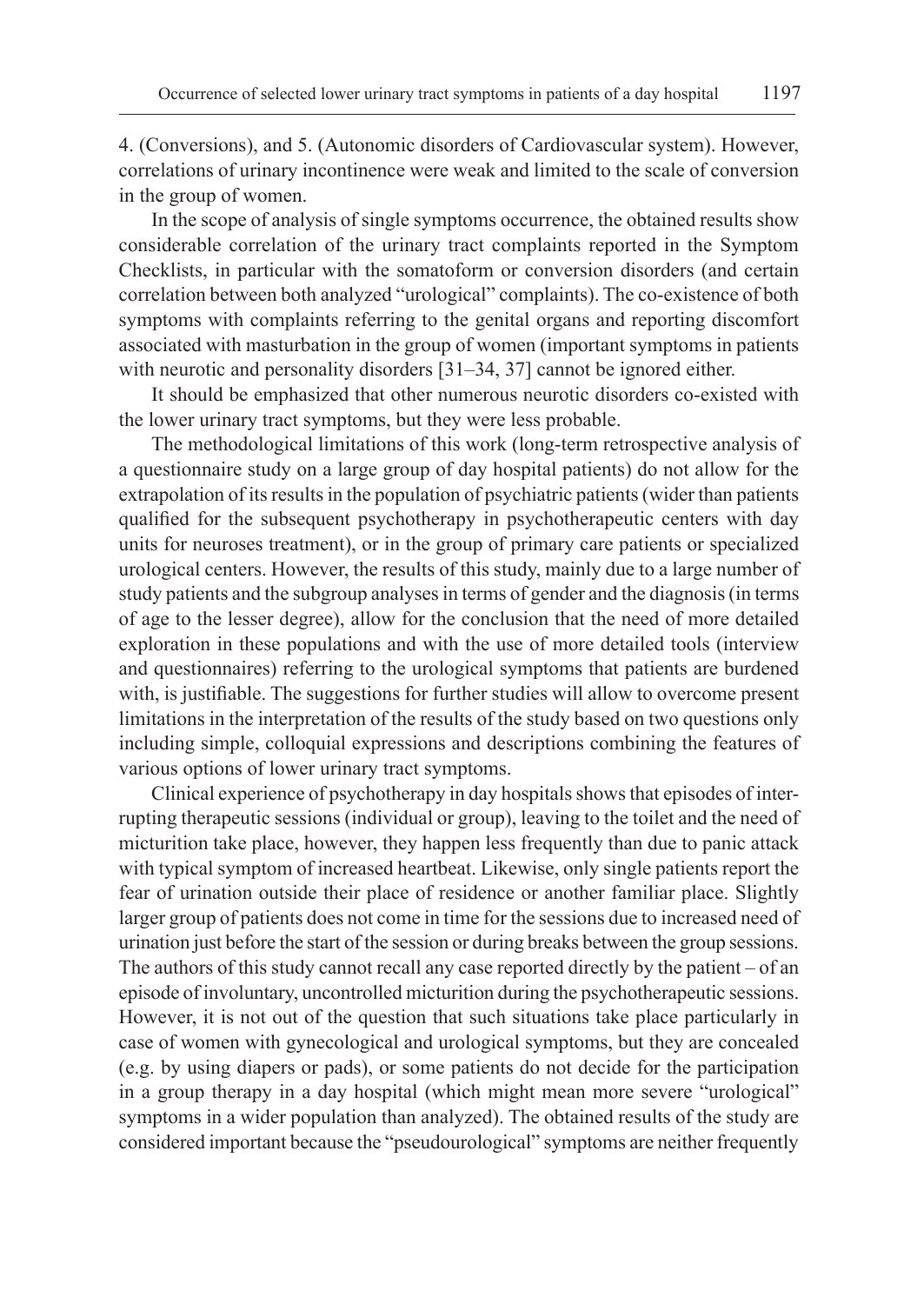nor easily reported directly by the patients with neurotic disorders who do not have to be aware – neither do their doctors – of the psychogenic nature of their symptoms.

Only weak correlation between urinary frequency and age, irrespective of gender, was observed. As far as incontinence is concerned, there was a lack of such correlation in both groups, even a weak one (statistically insignificant correlation coefficients). This could be explained by relatively young patient age and relatively good overall health. This fact can confirm psychogenic nature of the symptom.

The observation that both of the "urological" symptoms, the occurrence of symptoms and their extremely severe form correlated with significantly higher global symptom level (OWK) and significantly higher scales of the Symptom Checklist, suggests that they also correlated with an intense discomfort/distress (not necessarily caused by the occurrence of these symptoms).

The strongest correlations (coexistence) of urinary frequency in both women and men were related to the second urological symptom (urinary incontinence), as well as similar symptom of difficulties in controlling physiological functions (bloating and bowel emptying), symptoms probably related to the physiology of excessive micturition – excessive thirst (the latter one can be related to psychogenic polidypsia [44–46]) and genital organs symptoms that might belong to the group of sexual disorders (e.g. erectile dysfunction [47] and other sexual dysfunctions [48, 49] obviously including those associated with age [50]) or complex urological disorders – urethral pain syndrome of complex etiology among others of psychogenic nature [51]), and the part of a group of obsessive-compulsive disorder – compulsive repeating (literature reports such a connection in children [52]).

Depending on gender – it turned out that the symptoms of migrating pain (most probably of somatoform disorder, dissociative or conversion disorder), and similar symptoms related to functional digestive disorders (heartburn, diarrhea) often referring to neurotic symptoms (e.g. [38]) more strongly correlated with the urge of frequent urination in the group of women (more prone to the urological pain symptoms [51]). It seems that those accompanying symptoms are relatively more frequent in the context of sexual traumas [10, 53]. However, the following symptoms correlated with the urge of frequent urination in the group of men: dissociation disorders – temporary paresis, sight weakness, hearing deficiency and other sensory function deficits – buzzing in the ears and photosensitivity, hypersensitivity to sound, touch as well as muscle tension and muscle spasms, hypochondria and avoidance behavior.

Both in women and men, urinary incontinence was related to frequent urination (second urological symptom), the genital organs complaints, temporary paresis of the limbs, migratory pains, torticollis, agoraphobic anxiety (most probably in relation to the difficulty in controlling, among others, this scope of physiology while being far from safe place).

In women (but not in men) high rank in terms of co-existence with urinary incontinence was reached by the discomfort associated with masturbation (the fact that can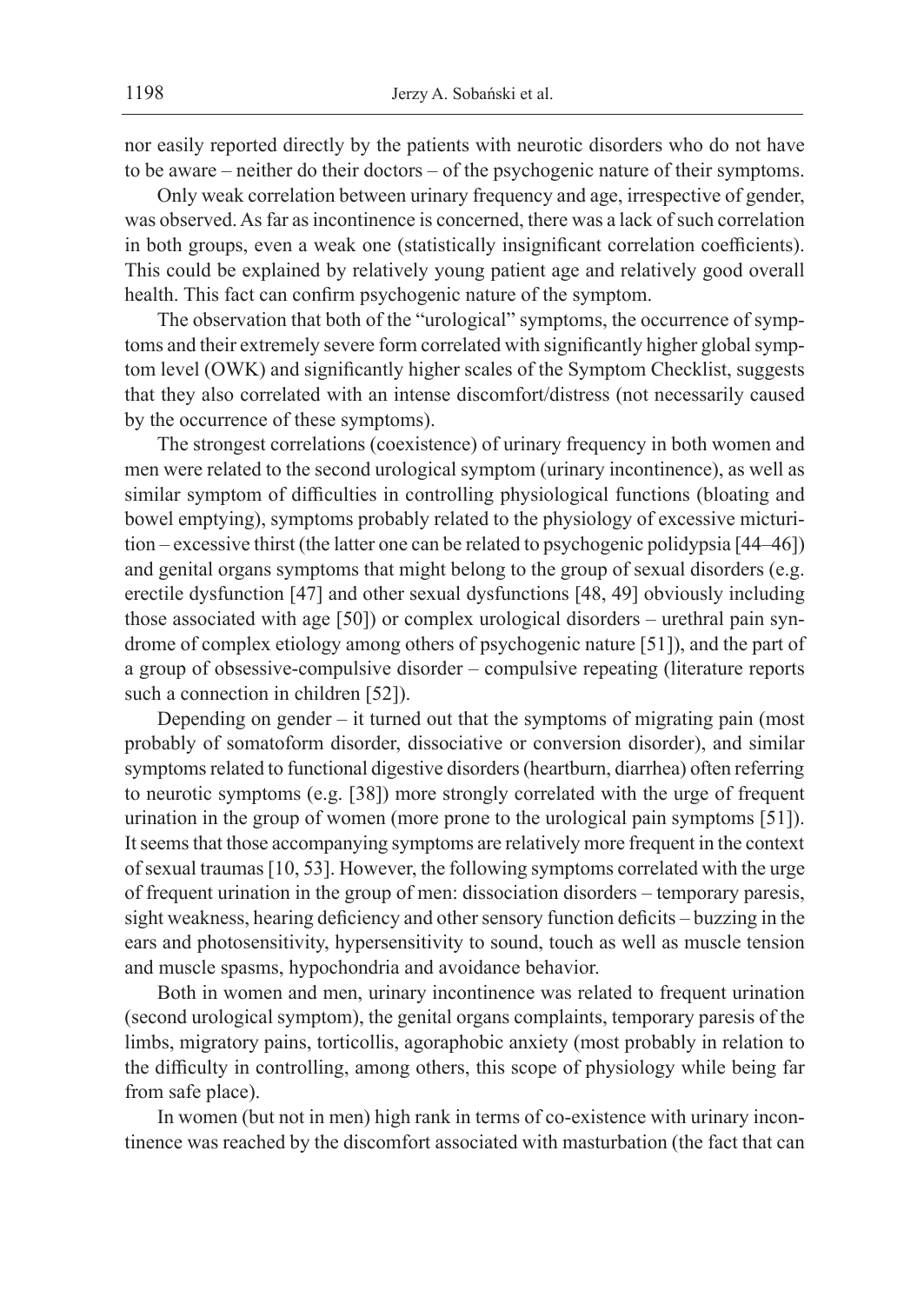be related to symbolism of "wetting" in the context of physiology of sexual pathology of excitement in women). It is worth mentioning that in literature the occurrence of urological symptoms in women was associated with distorted sexual life with partners suffering from erectile dysfunction [54], and other dysfunctions of a relationship [55]. The observation of a strong correlation between the urological symptoms and genital organs complaints seems to be important as well, which is supported in clinical experience by frequent reporting urological or gynecological symptoms such as inflammation, irritation, vaginal discharge, infection etc. as "easier to report" or "incorrectly located". Such a tendency to omit, avoid, distort sexual thread also was supported by clinicians and the medical students [56, 57].

Other symptoms found in this analysis in relation to urinary incontinence, but only in women, were excessive salivation and breaking things out of anger – both possible for interpretation as associated with anger. In the group of men the loss of balance and temporary aphonia (histerical mutism) were the symptoms strongly correlating with urinary incontinence.

Obsessive-compulsive disorder symptoms were found to correlate with the pseudourological symptoms and could refer to toilet activities, but unfortunately the available data cannot support this assumption.

It seems interesting that the correlations between the pseudo-urological and pseudocardiac symptoms (also during the analyses of co-existence of "cardiac" symptoms with other symptoms [39]), which can result from "separate directions" of autonomous stimulation in relation to the genitourinary and the digestive system versus cardiovascular system were not found.

Additionally, the group of single anxiety symptoms – apart from the agoraphobic anxiety associated with the symptom of involuntary micturition (or at least the sense of it) – did not correlate with the lower urinary tract symptoms. This might seem surprising especially in relation to panic attacks (described to have correlated with the urinary tract symptoms, for example, [58]), however, rapidly increasing symptoms from the cardiovascular system dominate within the group, and any possible occurrence of urge urinary incontinence during a panic attack was not sufficiently reported in the Symptom Checklist.

It is interesting that the correlation of urinary incontinence with the group of symptoms forming the scale of the Inorganic sleep disturbances did not appear – the correlation with bed wetting (e.g. [59, 60]) was expected.

Another group of potential correlations seems to be anger syndrome which did not appear among those and most strongly correlated with the pseudo-urological symptoms (apart from the above-mentioned excessive salivation and breaking things – the symptoms which do not unequivocally belong to direct outburst of anger as they might include e.g. responses related to clumsiness and dropping things in anger). The observation is in accordance with the results of Sobański et al. [40], who showed complete lack of any significant correlation of urinary incontinence with the symptom of anger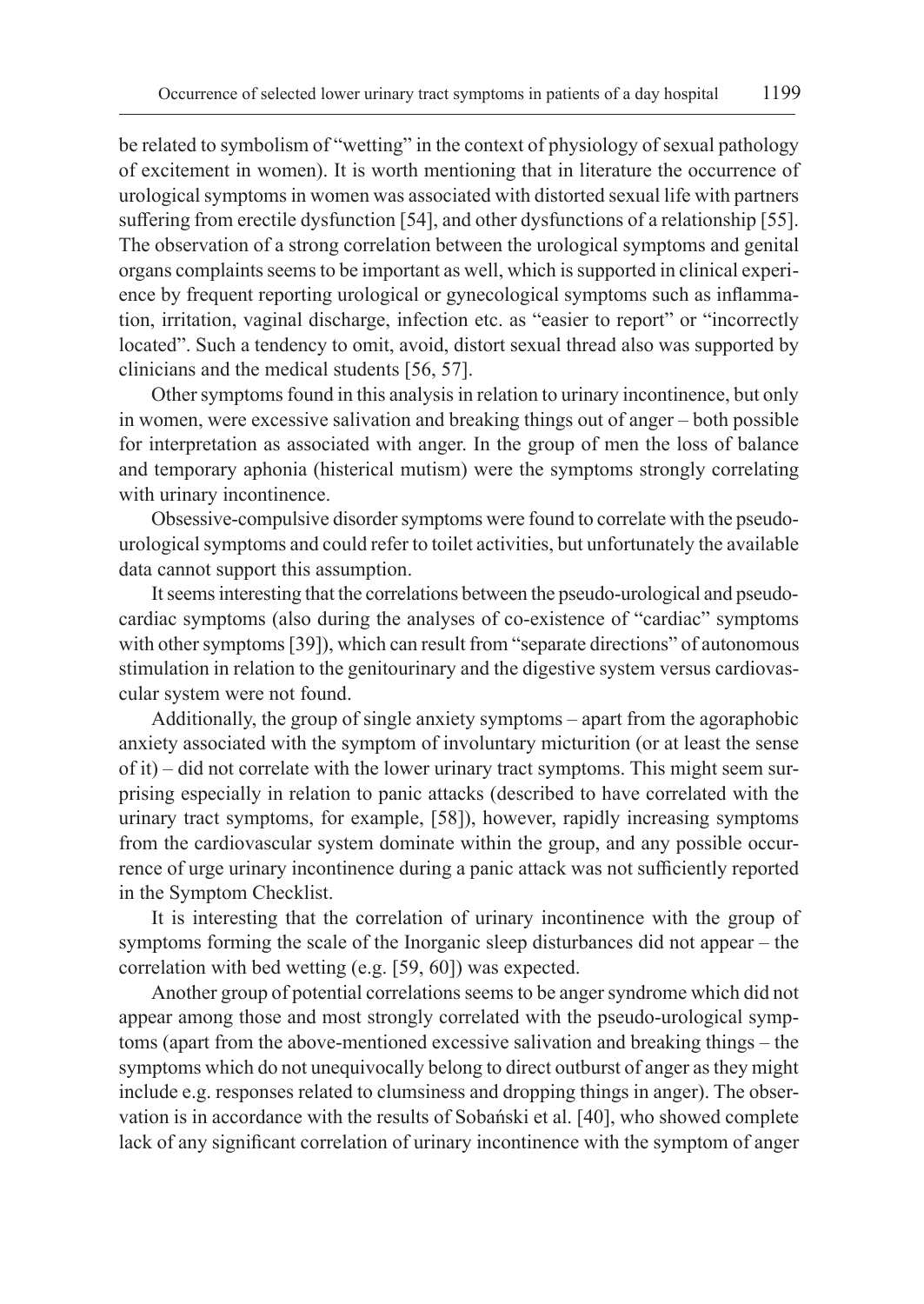outburst, suggesting that even if (as in children) in the studied adult patients the wettinganger correlation would exist, the aware experiencing of anger practically excludes it.

Individual contexts of the urological symptoms occurrence in the studied patients were not available. They could allow for symbolical interpretations of some of the situation-symptom correlation (e.g. frequent micturition – lack of interest in work, regression – wetting etc.), which would create favorable circumstances for interpretation useful in psychotherapy, which is a basic method of neurotic and personality disorder treatment.

Recommendations for diligent screening in terms of psychiatric nature among the urological patients [61–66], as well as the psychiatric symptoms in terms of urological background should be advocated [67].

## **Conclusions**

- 1. The most common lower urinary tract symptoms in the form of urination frequency – occurred in nearly half of the studied patients (48% women and 44% men) with neurotic and personality disorders treated in psychotherapeutic day unit, and the greatest severity affected as much as 13% of women and 9% of men.
- 2. Urinary incontinence, the most serious burden for only a small number of patients (5% of the respondents, and extreme severity only about 1%). Both analyzed symptoms more frequently referred to women.
- 3. In the analysis of frequency of occurrence and severity of the "urological" symptoms in patients diagnosed during1980–1990 vs. 1991–2002 periods, significant differences, apart from the increase in the percentage of urinary incontinence occurrence, were not found.
- 4. For both symptoms frequent and involuntary urination, both their occurrence, as well as extreme severity significantly correlated with patients' global burden of neurotic symptoms, regardless of gender.
- 5. Only weak correlation between urinary frequency and patients' age, regardless of gender, was found. In groups of women and men there was no, even weak, correlation for the symptom of urinary incontinence
- 6. Analysis of co-existence with other neurotic symptoms indicated the strongest correlations between urinary frequency and somatoform and autonomous digestive disorders, bloating, diarrhea, thirst and pain syndromes of genital organs in both women and men. Furthermore, the group of co-existing conversion-dissociative symptoms seemed to be important in men.
- 7. Urinary incontinence both in women and men significantly correlated with pain syndromes of genital organs (in women also with the discomfort associated with masturbation), which may suggest the need to extend the clinical interview in these patients by this area.

*Acknowledgement***:** *We would like to thank Dr Maciej Sobański for the statistical support*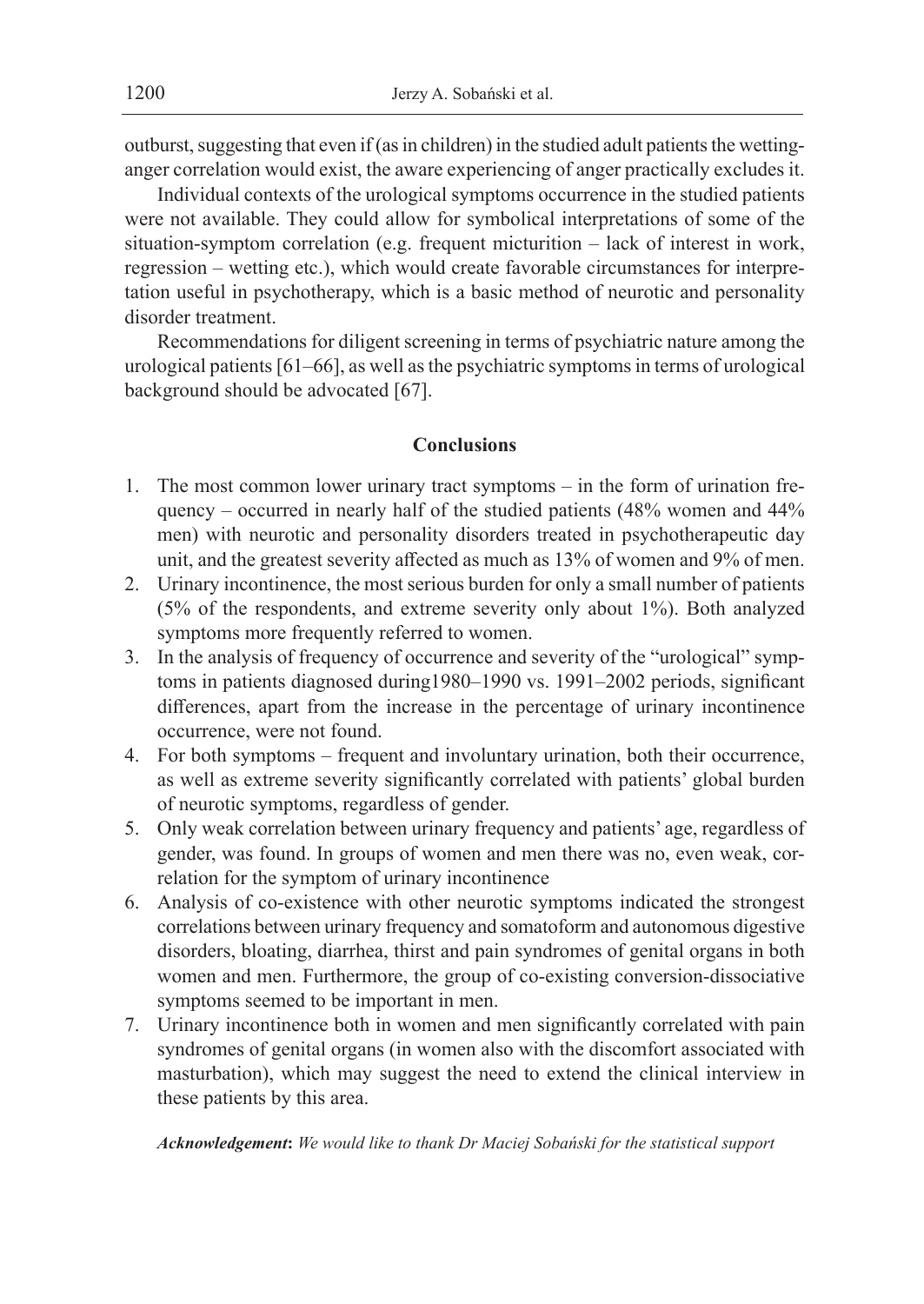#### **References**

- 1. Gołąbek T, Skalski M, Przydacz M, Świerkosz A, Siwek M, Gołąbek K. et al. *Lower urinary tract symptoms, nocturia and overactive bladder in patients with depression and anxiety. Psychiatr.*  Psychiatr. Pol. 2016; 50(2): 417-430 DOI: 10.12740/PP/OnlineFirst/59162.
- 2. Melville JL, Walker E, Katon W, Lentz G, Miller J, Fenner D. *Prevalence of comorbid psychiatric illness and its impact on symptom perception, quality of life, and functional status in women with urinary incontinence.* Am. J. Obstet. Gynecol. 2002; 187(1): 80–87.
- 3. Bogner HR, O'Donnell AJ, de Vries HF, Northington GM, Joo JH. *The temporal relationship between anxiety disorders and urinary incontinence among community-dwelling adults.* J. Anxiety Disord. 2011; 25(2): 203–208.
- 4. Martin S, Vincent A, Taylor AW, Atlantis E, Jenkins A, Januszewski A. et al. *Lower urinary tract symptoms, depression, anxiety and systemic inflammatory factors in men: a populationbased cohort study.* PLoS One 2015; 10(10): e0137903.
- 5. Bradley CS, Nygaard IE, Mengeling MA, Torner JC, Stockdale CK, Booth BM. et al. *Urinary incontinence, depression and posttraumatic stress disorder in women veterans.* Am. J. Obstet. Gynecol. 2012; 206(6): 502.e1–e8.
- 6. Fan YH, Lin AT, Wu HM, Hong CJ, Chen KK. *Psychological profile of female patients with dysfunctional voiding.* Urology 2008; 71(4): 625–629.
- 7. Prunas A. *[Shy bladder syndrome]*. Riv. Psichiatr. 2013; 48(4): 345–353.
- 8. Yazdany T, Bhatia N, Reina A. *Association of depression and anxiety in underserved women with and without urinary incontinence.* Female Pelvic Med. Reconstr. Surg. 2014; 20(6): 349–353.
- 9. Lung-Cheng Huang C, Ho CH, Weng SF, Hsu YW, Wang JJ, Wu MP. *The association of healthcare seeking behavior for anxiety and depression among patients with lower urinary tract symptoms: a nationwide population-based study.* Psychiatry Res. 2015; 226(1): 247–251.
- 10. Bradley CS, Nygaard IE, Torner JC, Hillis SL, Johnson S, Sadler AG. *Overactive bladder and mental health symptoms in recently deployed female veterans.* J. Urol. 2014; 191(5): 1327–1332.
- 11. Merrell J, Brethauer S, Windover A, Ashton K, Heinberg L. *Psychosocial correlates of pelvic floor disorders in women seeking bariatric surgery.* Surg. Obes. Relat. Dis. 2012; 8(6): 792–796.
- 12. Constantine GD, Bruyniks N, Princic N, Huse D, Palmer L, Lenhart G. et al. *Incidence of genitourinary conditions in women with a diagnosis of vulvar/vaginal atrophy.* Curr. Med. Res. Opin. 2014; 30(1): 143–148.
- 13. Baldoni F, Ercolani M, Baldaro B, Trombini G. *Stressful events and psychological symptoms in patients with functional urinary disorders.* Percept. Mot. Skills 1995; 80(2): 605–606.
- 14. Aleksandrowicz JW, Bierzyński K. *Metodologiczne problemy diagnozy zaburzeń nerwicowych i zaburzeń osobowości.* Psychoterapia 1980; 34: 39–44.
- 15. Aleksandrowicz JW. *Psychopatologia zaburzeń nerwicowych i osobowości.* Krakow: Jagiellonian University Press; 2002.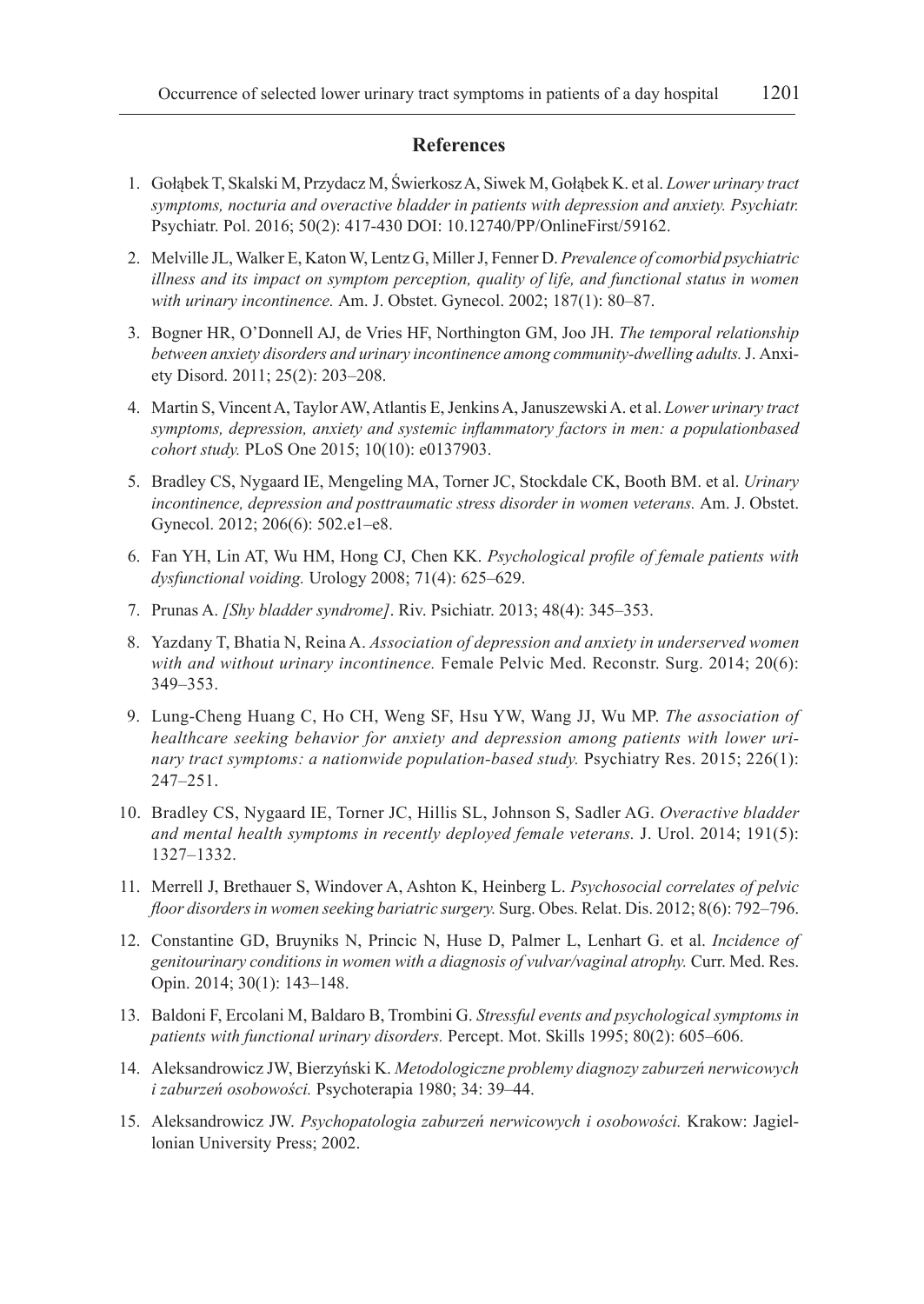- 16. Sobański JA. *Zmiany objawów zaburzeń nerwicowych podczas intensywnej psychoterapii w oddziale dziennym i ich związek z wynikami leczenia. Przegląd piśmiennictwa.* Psychoterapia 2004; 130(3): 81–90.
- 17. Sobański JA. *Czy istnieje ogólny zespół nerwicowy?* Psychiatr. Dypl. 2011; 8(1): 55–59.
- 18. Sobański JA, Klasa K. *Zmiany nasilenia objawów w okresie oczekiwania na leczenie.* Psychoterapia 2005; 132(1): 67–79.
- 19. Aleksandrowicz JW. *Czy rzeczywiście nie ma zaburzeń nerwicowych?* Post. Psychiatr. Neurol. 1997; 6: 411–416.
- 20. Kokoszka A. *Współzachorowalność zaburzeń depresyjnych i nerwicowych jej znaczenie w teorii oraz w praktyce lekarskiej*. Przew. Lek. 2003; 7–8: 90–98.
- 21. Barnes JC, Harrison G, Murray K. *Low pressure/low flow voiding in younger men: psychological aspects.* Br. J. Urol. 1985; 57(4): 414–417.
- 22. Boschen MJ. *Paruresis (psychogenic inhibition of micturition): cognitive behavioral formulation and treatment.* Depress Anxiety 2008; 25(11): 903–912.
- 23. Perry S, McGrother CW, Turner K, Leicestershire MRC Incontinence Study Group. *An investigation of the relationship between anxiety and depression and urge incontinence in women: development of a psychological model.* Br. J. Health Psychol. 2006; 11(Pt 3): 463–482.
- 24. Hammelstein P, Soifer S. *Is "shy bladder syndrome" (paruresis) correctly classified as social phobia?* J. Anxiety Disord. 2006; 20(3): 296–311.
- 25. Sobański JA, Klasa K, Rutkowski K, Dembińska E, Müldner-Nieckowski Ł. *Kwalifikacja do intensywnej psychoterapii w dziennym oddziale leczenia nerwic.* Psychiatr. Psychoter. 2011; 7(4): 20–34.
- 26. Aleksandrowicz JW, Bierzyński K, Filipiak J, Kowalczyk E, Martyniak J, Mazoń S. et al. Kwestionariusze objawowe "S" i "O" – narzędzia służące do diagnozy i opisu zaburzeń ner*wicowych.* Psychoterapia 1981; 37: 11–27.
- 27. Aleksandrowicz JW, Hamuda G. *Kwestionariusze objawowe w diagnozie i badaniach epidemiologicznych zaburzeń nerwicowych.* Psychiatr. Pol. 1994; 28(6): 667–676.
- 28. Aleksandrowicz JW. *Częstość objawów nerwicowych*. Psychiatr. Pol. 2000; 34(1): 5–20.
- 29. Rewer A. *Skale kwestionariusza objawowego "O".* Psychiatr. Pol. 2000; 34(6): 931–943.
- 30. Aleksandrowicz JW, Bierzyński K, Kołbik I, Kowalczyk E, Martyniak J, Miczyńska A. et al. *Minimum informacji o pacjentach nerwicowych i ich leczeniu.* Psychoterapia 1981; 37: 3–10.
- 31. Sobański JA, Müldner-Nieckowski Ł, Klasa K, Rutkowski K, Dembińska E. *Sexual health symptoms and problems in a population of patients in a day hospital for neurotic disorders.*  Psychiatr. Pol. 2012; 46(1): 21–34.
- 32. Sobański JA, Klasa K, Müldner-Nieckowski Ł, Dembińska E, Rutkowski K, Cyranka K. *Sexual traumatic events and neurotic disorders picture – sexuality-related and sexuality-unrelated symptoms.* Psychiatr. Pol. 2013; 47(3): 411–431.
- 33. Sobański JA, Klasa K, Rutkowski K, Dembińska E, Müldner-Nieckowski Ł, Cyranka K. *Parental attitudes recollected by patients and neurotic disorders picture – sexuality-related and sexuality-unrelated symptoms.* Psychiatr. Pol. 2013; 47(5): 827–851.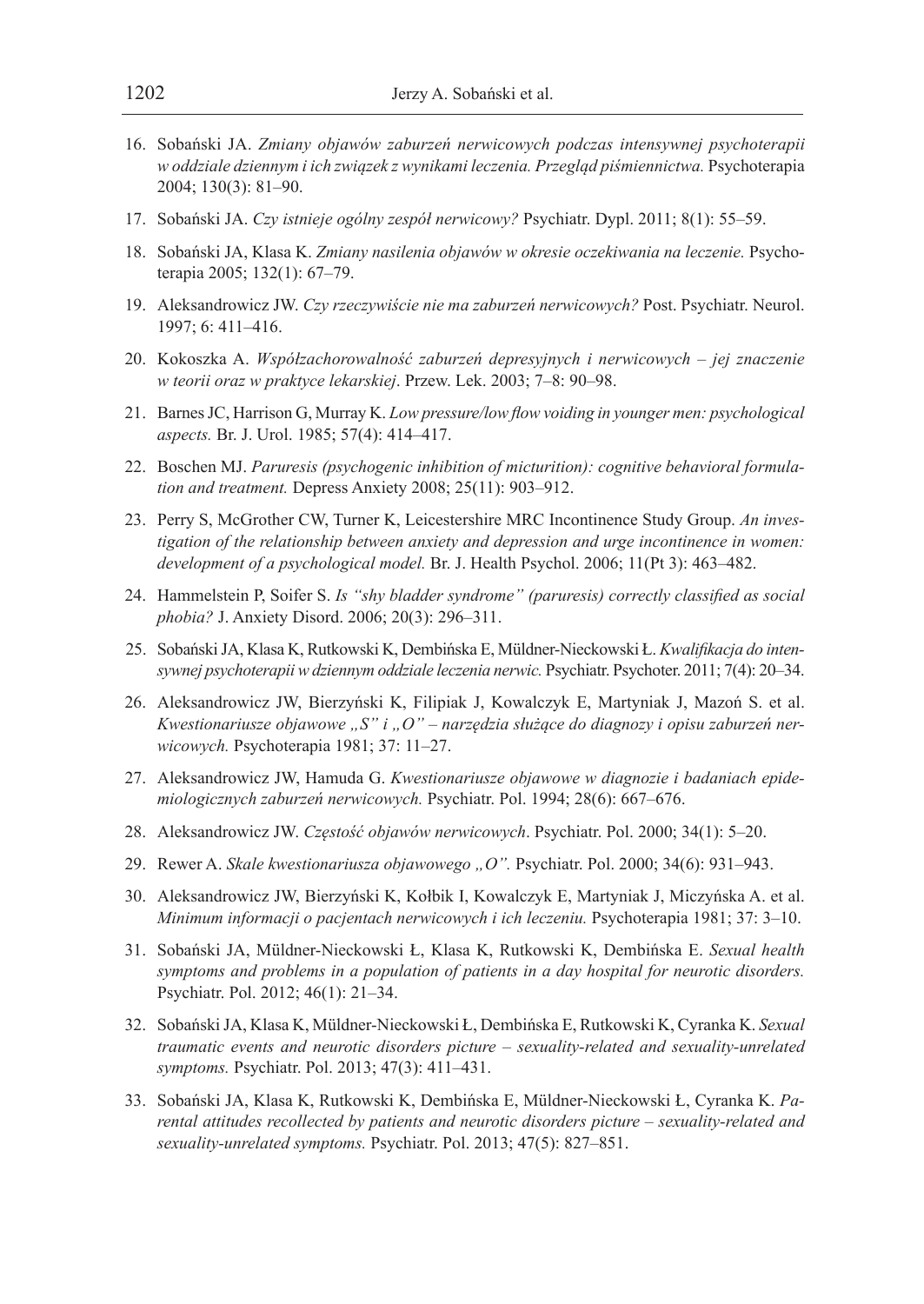- 34. Sobański JA, Müldner-Nieckowski Ł, Klasa K, Dembińska E, Rutkowski K, Cyranka K. *Traumatic childhood sexual events and secondary sexual health complaints in neurotic disorders.*  Arch. Psychiatry Psychother. 2013; 15(3): 19–32.
- 35. Sobański JA, Klasa K, Müldner-Nieckowski Ł, Dembińska E, Rutkowski K, Cyranka K. et al. *Childhood sexual traumatic events and sexual life and relationship of a patient.* Psychiatr. Pol. 2014; 48(3): 573–597.
- 36. Sobański JA, Klasa K, Cyranka K, Müldner-Nieckowski Ł, Dembińska E, Rutkowski K. et al. *Influence of cumulated sexual trauma on sexual life and relationship of a patient.* Psychiatr. Pol. 2014; 48(4): 739–758.
- 37. Smiatek-Mazgaj B, Sobański JA, Rutkowski K, Klasa K, Dembińska E, Müldner-Nieckowski Ł. et al. *Pain and tactile dissociation, derealization and depersonalization symptoms in women and recalled traumatic events in childhood, adolescence and early adulthood.* Psychiatr. Pol. 2016; (50)1:77-93 DOI: 10.12740/PP/OnlineFirst/36296.
- 38. Sobański JA, Klasa K, Mielimąka M, Rutkowski K, Dembińska E, Müldner-Nieckowski Ł. et al. *The crossroads of gastroenterology and psychiatry – what benefits can psychiatry provide for treatment of patients suffering from gastric symptoms.* Przegl. Gastr. 2015; 10(4): 222–228.
- 39. Sobański JA, Klasa K, Popiołek L, Rutkowski K, Dembińska E, Mielimąka M. et al. *Skargi pacjentów z zaburzeniami nerwicowymi interesujące kardiologa.* Kardiol. Pol. 2015; 73(11): 1114–1121.
- 40. Sobański JA, Rutkowski K, Klasa K. *Występowanie złości u pacjentów z zaburzeniami nerwicowymi.* In: Bereza B. ed. *Oblicza złości.* Warsaw: Difin; 2012, p. 223–251.
- 41. Azadzoi KM, Radisavljevic ZM, Golabek T, Yalla SV, Siroky MB. *Oxidative modification of mitochondrial integrity and nerve fiber density in the ischemic overactive bladder.* J. Urol. 2010; 183(1): 362–369.
- 42. Camões J, Coelho A, Castro-Diaz D, Cruz F. *Lower urinary tract symptoms and aging: the impact of chronic bladder ischemia on overactive bladder syndrome.* Urol. Int. 2015; 95(4): 373–379.
- 43. Jung HB, Kim HJ, Cho ST. *A current perspective on geriatric lower urinary tract dysfunction.*  Korean J. Urol. 2015; 56(4): 266–275.
- 44. Perkins RM, Yuan CM, Welch PG. *Dipsogenic diabetes insipidus: report of a novel treatment strategy and literature review.* Clin. Exp. Nephrol. 2006; 10(1): 63–67.
- 45. Grunberg J, Gazzara G, López P, Esquivel N. *[Psychogenic polydipsia in a child]*. Bol. Med. Hosp. Infant Mex. 1981; 38(5): 807–815.
- 46. Kohli A, Verma S Jr, Sharma A Jr. *Psychogenic polydipsia*. Indian J. Psychiatry 2011; 53(2): 166–167.
- 47. Martin S, Atlantis E, Wilson D, Lange K, Haren MT, Taylor A. et al. *Clinical and biopsychosocial determinants of sexual dysfunction in middle-aged and older Australian men*. J. Sex. Med. 2012; 9(8): 2093–2103.
- 48. Rosen RC, Shifren JL, Monz BU, Odom DM, Russo PA, Johannes CB. *Correlates of sexually related personal distress in women with low sexual desire.* J. Sex. Med. 2009; 6(6): 1549–1560.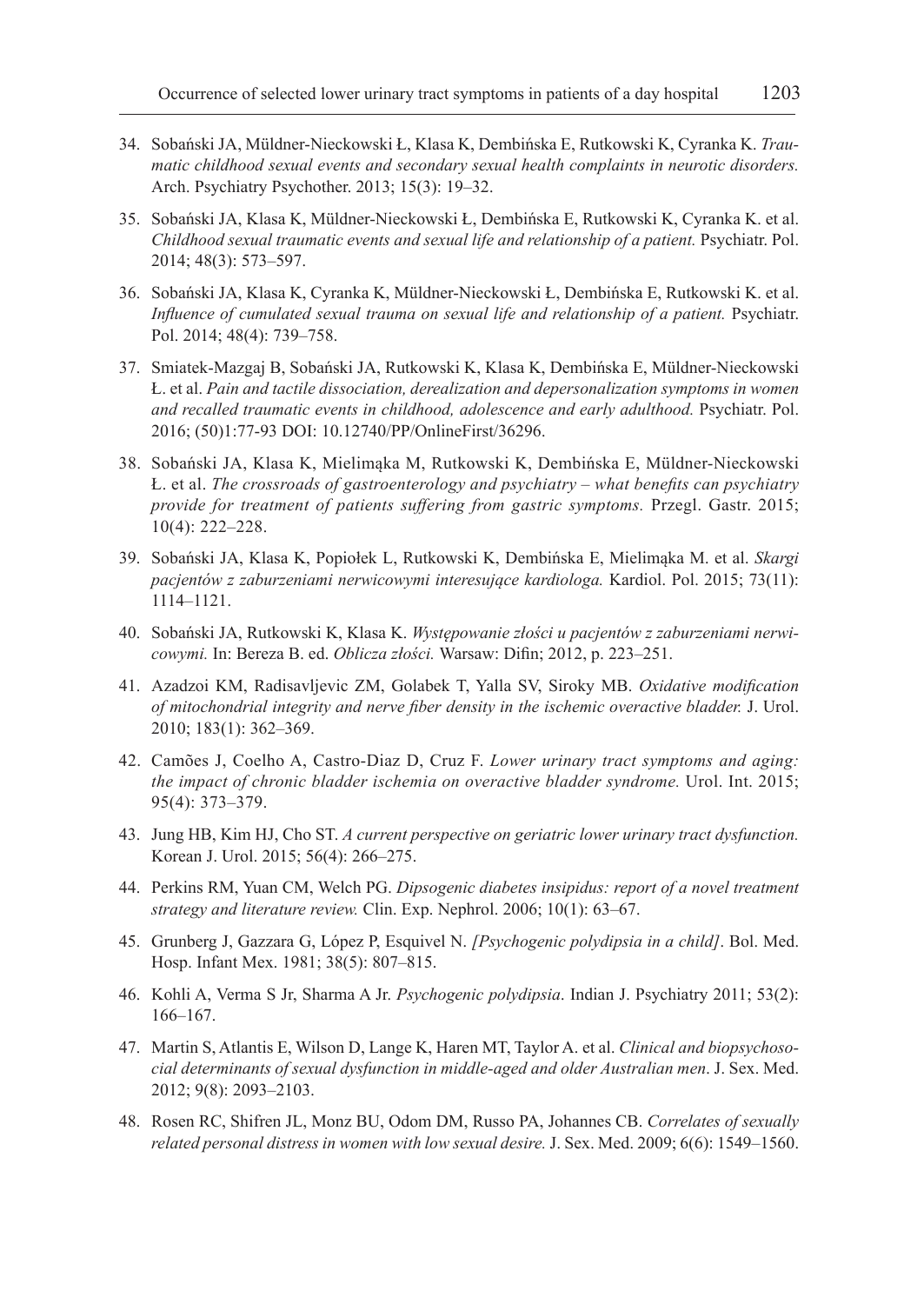- 49. Shifren JL, Monz BU, Russo PA, Segreti A, Johannes CB. *Sexual problems and distress in United States women: prevalence and correlates.* Obstet. Gynecol. 2008; 112(5): 970–978.
- 50. Ratner ES, Erekson EA, Minkin MJ, Foran-Tuller KA. *Sexual satisfaction in the elderly female population: A special focus on women with gynecologic pathology.* Maturitas 2011; 70(3): 210–215.
- 51. Dreger NM, Degener S, Roth S, Brandt AS, Lazica DA. *[Urethral pain syndrome: fact or fiction – an update]*. Urologe A. 2015; 54(9): 1248–1255.
- 52. Arlen AM, Dewhurst LL, Kirsch SS, Dingle AD, Scherz HC, Kirsch AJ. *Phantom urinary*  incontinence in children with bladder-bowel dysfunction. Urology 2014; 84(3): 685–688.
- 53. Postma R, Bicanic I, van der Vaart H, Laan E. *Pelvic floor muscle problems mediate sexual problems in young adult rape victims.* J. Sex. Med. 2013; 10(8): 1978–1987.
- 54. Shabsigh R, Anastasiades A, Cooper KL, Rutman MP. *Female sexual dysfunction, voiding symptoms and depression: common findings in partners of men with erectile dysfunction.* World J. Urol. 2006; 24(6): 653–656.
- 55. Huppertz BJ. *[Psychosomatic aspects of irritable bladder. A review]*. Urologe A 1986; 25(2): 84–89.
- 56. Müldner-Nieckowski Ł, Klasa K, Sobański JA, Rutkowski K, Dembińska E. *Medical students' sexuality – development and fulfilment of sexual needs.* Psychiatr. Pol. 2012; 46(1): 35–49.
- 57. Müldner-Nieckowski Ł, Sobański JA, Klasa K, Dembińska E, Rutkowski K. *Medical students' sexuality – beliefs and attitudes.* Psychiatr. Pol. 2012; 46(5): 791–805.
- 58. Subaran RL, Talati A, Hamilton SP, Adams P, Weissman MM, Fyer AJ. et al. *A survey of putative anxiety-associated genes in panic disorder patients with and without bladder symptoms.*  Psychiatr. Genet. 2012; 22(6): 271–278.
- 59. Weiss JP, Weinberg AC, Blaivas JG. *New aspects of the classification of nocturia.* Curr. Urol. Rep. 2008; 9(5): 362–367.
- 60. Weiss JP, Blaivas JG. *Nocturia.* Curr. Urol. Rep. 2003; 4(5): 362–366.
- 61. Breyer BN, Shindel AW, Erickson BA, Blaschko SD, Steers WD, Rosen RC. *The association of depression, anxiety and nocturia: a systematic review.* J. Urol. 2013; 190(3): 953–957.
- 62. Koh JS, Ko HJ, Wang SM, Cho KJ, Kim JC, Lee SJ. et al. *The relationship between depression, anxiety, somatization, personality and symptoms of lower urinary tract symptoms suggestive of benign prostatic hyperplasia.* Psychiatry Investig. 2015; 12(2): 268–273.
- 63. Yang YJ, Koh JS, Ko HJ, Cho KJ, Kim JC, Lee SJ. et al. *The influence of depression, anxiety and somatization on the clinical symptoms and treatment response in patients with symptoms of lower urinary tract symptoms suggestive of benign prostatic hyperplasia.* J. Korean Med. Sci. 2014; 29(8): 1145–1151.
- 64. Barnes JC, Harrison G, Murray K. *Low pressure/low flow voiding in younger men: psychological aspects.* Br. J. Urol. 1985; 57(4): 414–417.
- 65. Cortes E, Sahai A, Pontari M, Kelleher C. *The psychology of LUTS: ICI-RS 2011.* Neurourol. Urodyn. 2012; 31(3): 340–343.